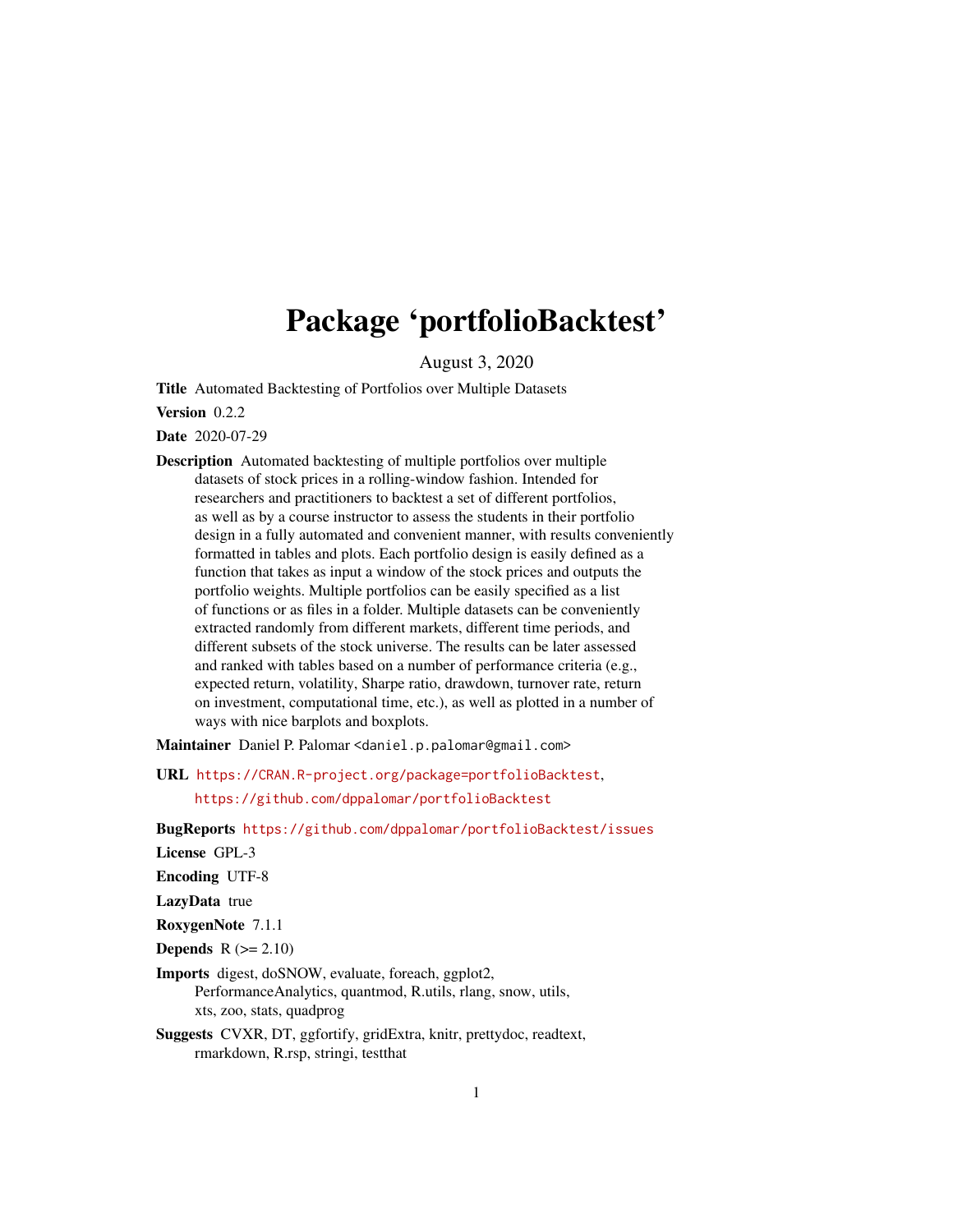<span id="page-1-0"></span>VignetteBuilder knitr, rmarkdown, R.rsp NeedsCompilation no

Author Daniel P. Palomar [cre, aut], Rui Zhou [aut]

Repository CRAN

Date/Publication 2020-08-03 10:50:08 UTC

## R topics documented:

|       |    | 3              |
|-------|----|----------------|
|       |    | $\overline{4}$ |
|       |    | -6             |
|       |    | $\tau$         |
|       |    |                |
|       |    |                |
|       |    |                |
|       |    |                |
|       |    |                |
|       |    |                |
|       |    |                |
|       |    |                |
|       |    |                |
|       |    |                |
|       |    |                |
|       |    |                |
|       |    |                |
|       |    |                |
| Index | 29 |                |

portfolioBacktest-package

*portfolioBacktest: Automated Backtesting of Portfolios over Multiple Datasets*

#### Description

Automated backtesting of multiple portfolios over multiple datasets of stock prices in a rollingwindow fashion. Intended for researchers and practitioners to backtest a set of different portfolios, as well as by a course instructor to assess the students in their portfolio design in a fully automated and convenient manner, with results conveniently formatted in tables and plots. Each portfolio design is easily defined as a function that takes as input a window of the stock prices and outputs the portfolio weights. Multiple portfolios can be easily specified as a list of functions or as files in a folder. Multiple datasets can be conveniently extracted randomly from different markets, different time periods, and different subsets of the stock universe. The results can be later assessed and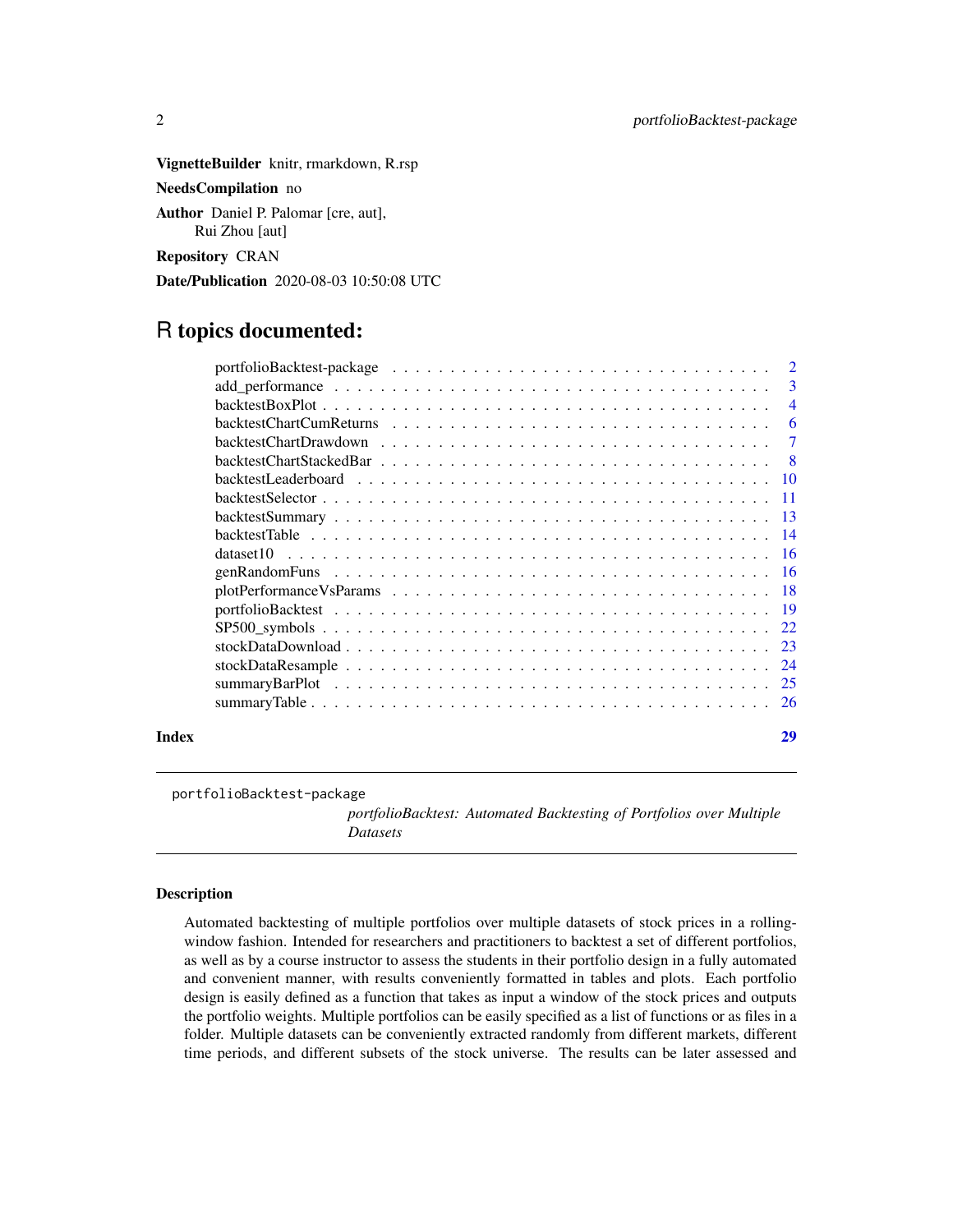## <span id="page-2-0"></span>add\_performance 3

ranked with tables based on a number of performance criteria (e.g., expected return, volatility, Sharpe ratio, drawdown, turnover rate, return on investment, computational time, etc.), as well as plotted in a number of ways with nice barplots and boxplots.

## Functions

[stockDataDownload](#page-22-1), [stockDataResample](#page-23-1), [portfolioBacktest](#page-18-1), [backtestSelector](#page-10-1), [backtestTable](#page-13-1), [backtestBoxPlot](#page-3-1), [backtestLeaderboard](#page-9-1), [backtestChartCumReturns](#page-5-1), [backtestChartDrawdown](#page-6-1), [backtestChartStackedBar](#page-7-1) [backtestSummary](#page-12-1), [summaryTable](#page-25-1), [summaryBarPlot](#page-24-1)

## Data

[dataset10](#page-15-1), [SP500\\_symbols](#page-21-1)

## Help

For a quick help see the README file: [GitHub-README.](https://github.com/dppalomar/portfolioBacktest/blob/master/README.md) For more details see the vignette: [CRAN-vignette.](https://CRAN.R-project.org/package=portfolioBacktest/vignettes/PortfolioBacktest.html)

## Author(s)

Daniel P. Palomar and Rui ZHOU

add\_performance *Add a new performance measure to backtests*

## Description

Add a new performance measure to backtests

#### Usage

```
add_performance(bt, name, fun, desired_direction = 1)
```
#### Arguments

| bt                | Backtest results as produced by the function portfolioBacktest.                                                                 |
|-------------------|---------------------------------------------------------------------------------------------------------------------------------|
| name              | String with name of new performance measure.                                                                                    |
| fun               | Function to compute new performance measure from any element returned by<br>portfolioBacktest, e.g., return, wealth, and w_bop. |
| desired_direction |                                                                                                                                 |
|                   | Number indicating whether the new measure is desired to be larger (1), which is<br>the default, or smaller $(-1)$ .             |

## Value

List with the portfolio backtest results, see [portfolioBacktest](#page-18-1).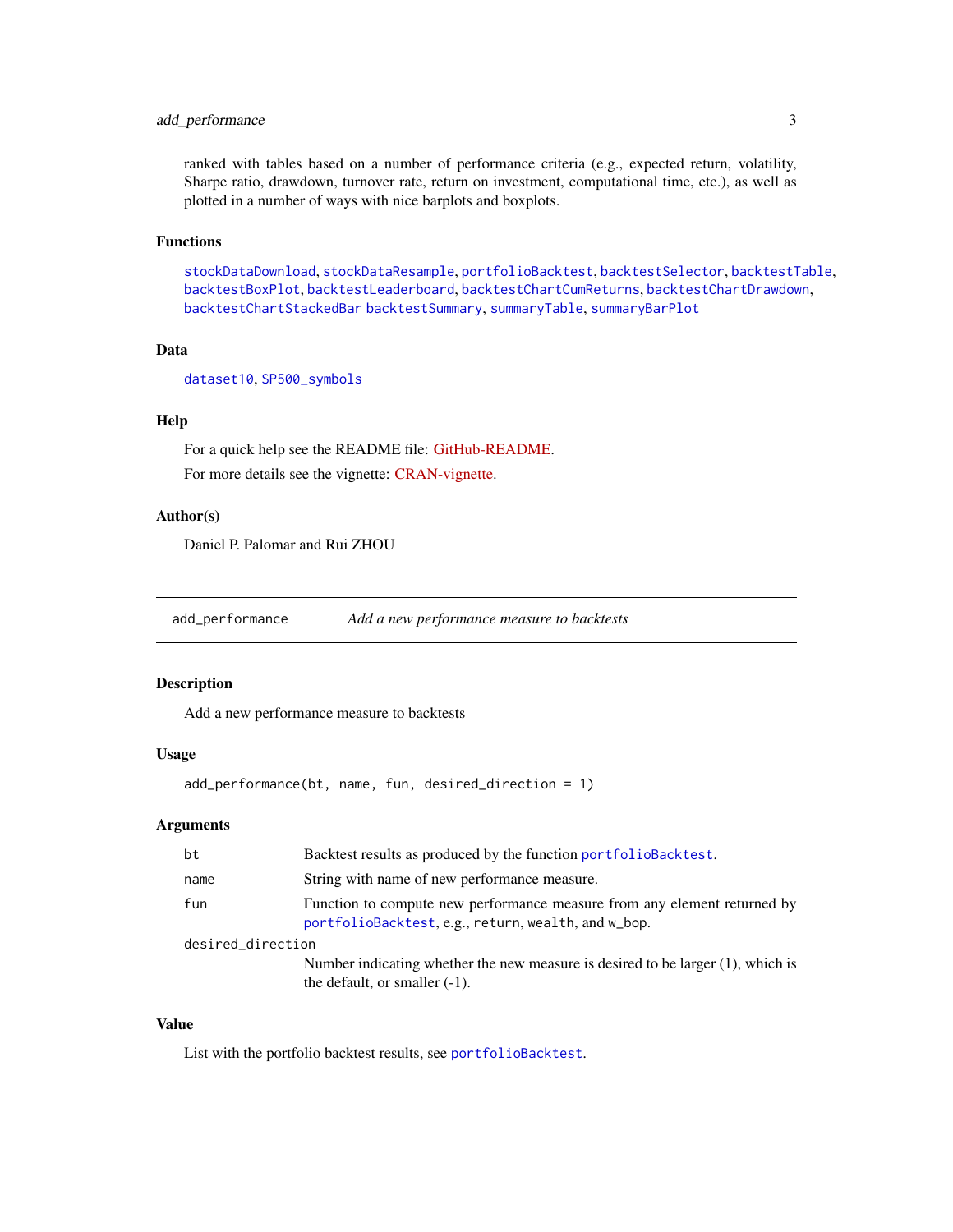#### <span id="page-3-0"></span>Author(s)

Daniel P. Palomar and Rui Zhou

## Examples

```
library(portfolioBacktest)
data(dataset10) # load dataset
# define your own portfolio function
uniform_portfolio <- function(dataset) {
  N <- ncol(dataset$adjusted)
  return(rep(1/N, N))
}
# do backtest
bt <- portfolioBacktest(list("Uniform" = uniform_portfolio), dataset10)
# add a new performance measure
bt <- add_performance(bt, name = "SR arithmetic",
                      fun = function(return, \ldots)
                               PerformanceAnalytics::SharpeRatio.annualized(return,
                                                                     geometric = FALSE))
bt <- add_performance(bt, name = "avg leverage", desired_direction = -1,
                      fun = function(w_bop, ...)if(anyNA(w_bop)) NA else mean(rowSums(abs(w_bop))))
```
<span id="page-3-1"></span>backtestBoxPlot *Create boxplot from backtest results*

#### Description

Create boxplot from a portfolio backtest obtained with the function [portfolioBacktest](#page-18-1). By default the boxplot is based on the package ggplot2 (also plots a dot for each single backtest), but the user can also specify a simple base plot.

```
backtestBoxPlot(
 bt,
 measure = "Sharpe ratio",
 type = c("ggplot2", "simple"),
  ...
)
```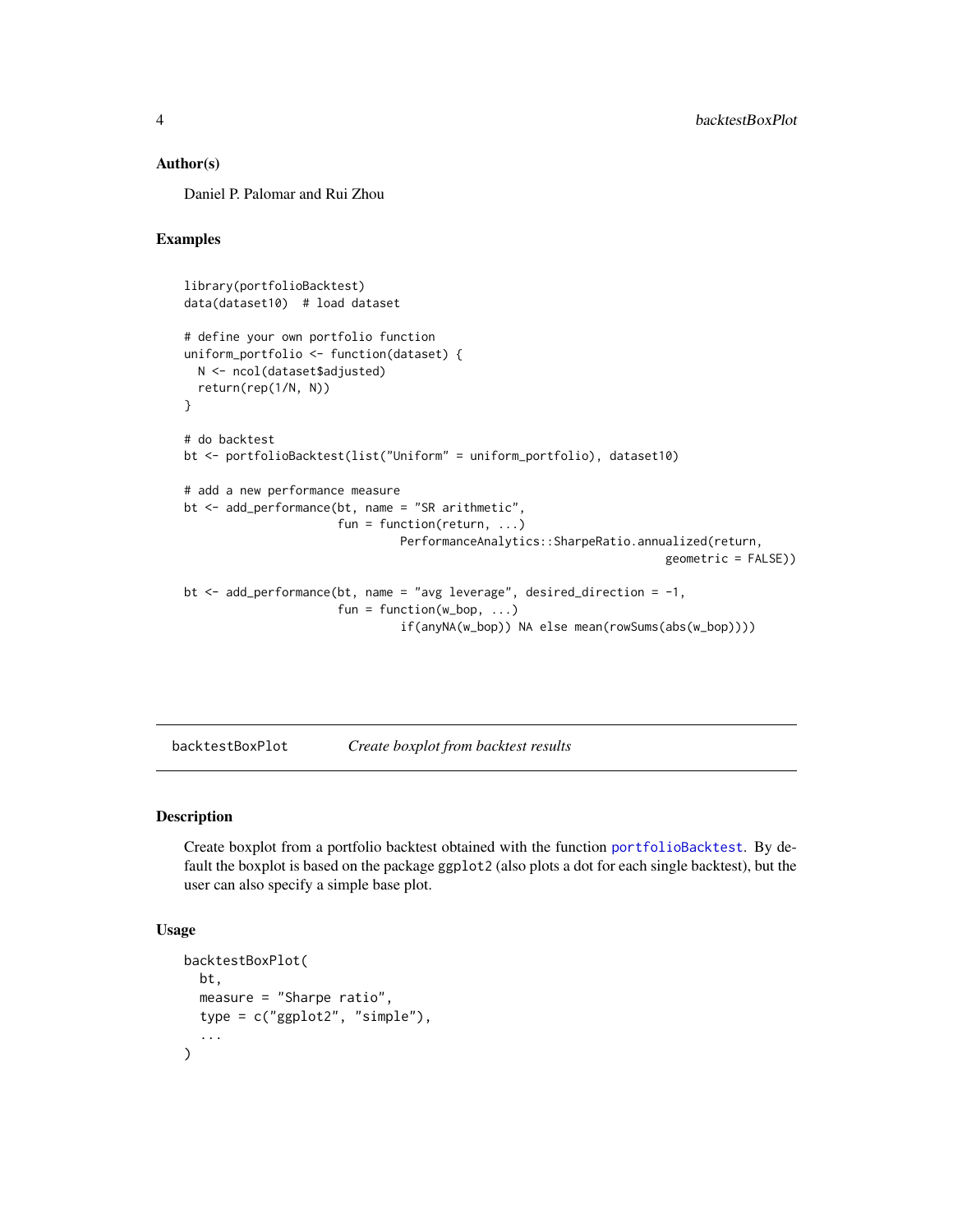## <span id="page-4-0"></span>backtestBoxPlot 5

## Arguments

| bt       | Backtest results as produced by the function portfolioBacktest.                                                                                                                                                                          |
|----------|------------------------------------------------------------------------------------------------------------------------------------------------------------------------------------------------------------------------------------------|
| measure  | String to select a performane measure from "Sharpe ratio", "max drawdown",<br>"annual return", "annual volatility", "Sterling ratio", "Omega ratio",<br>and "ROT bps". Default is "Sharpe ratio".                                        |
| type     | Type of plot. Valid options: "ggplot2", "simple". Default is "ggplot2".                                                                                                                                                                  |
| $\cdots$ | Additional parameters. For example: mar for margins as in par () (for the case<br>of plot type = "simple"); and alpha for the alpha of each backtest dot (for the<br>case of plot type = "ggplot2"), set to $\theta$ to remove the dots. |

#### Author(s)

Daniel P. Palomar and Rui Zhou

## See Also

[summaryBarPlot](#page-24-1), [backtestChartCumReturns](#page-5-1), [backtestChartDrawdown](#page-6-1), [backtestChartStackedBar](#page-7-1)

```
library(portfolioBacktest)
data(dataset10) # load dataset
# define your own portfolio function
quintile_portfolio <- function(data) {
 X <- diff(log(data$adjusted))[-1]
 N \leftarrow \text{ncol}(X)ranking <- sort(colMeans(X), decreasing = TRUE, index.return = TRUE)$ix
  w <- rep(0, N)
  w[ranking[1:round(N/5)]] <- 1/round(N/5)
  return(w)
}
# do backtest
bt <- portfolioBacktest(list("Quintile" = quintile_portfolio), dataset10,
                        benchmark = c("uniform", "index"))
# now we can plot
backtestBoxPlot(bt, "Sharpe ratio")
backtestBoxPlot(bt, "Sharpe ratio", type = "simple")
```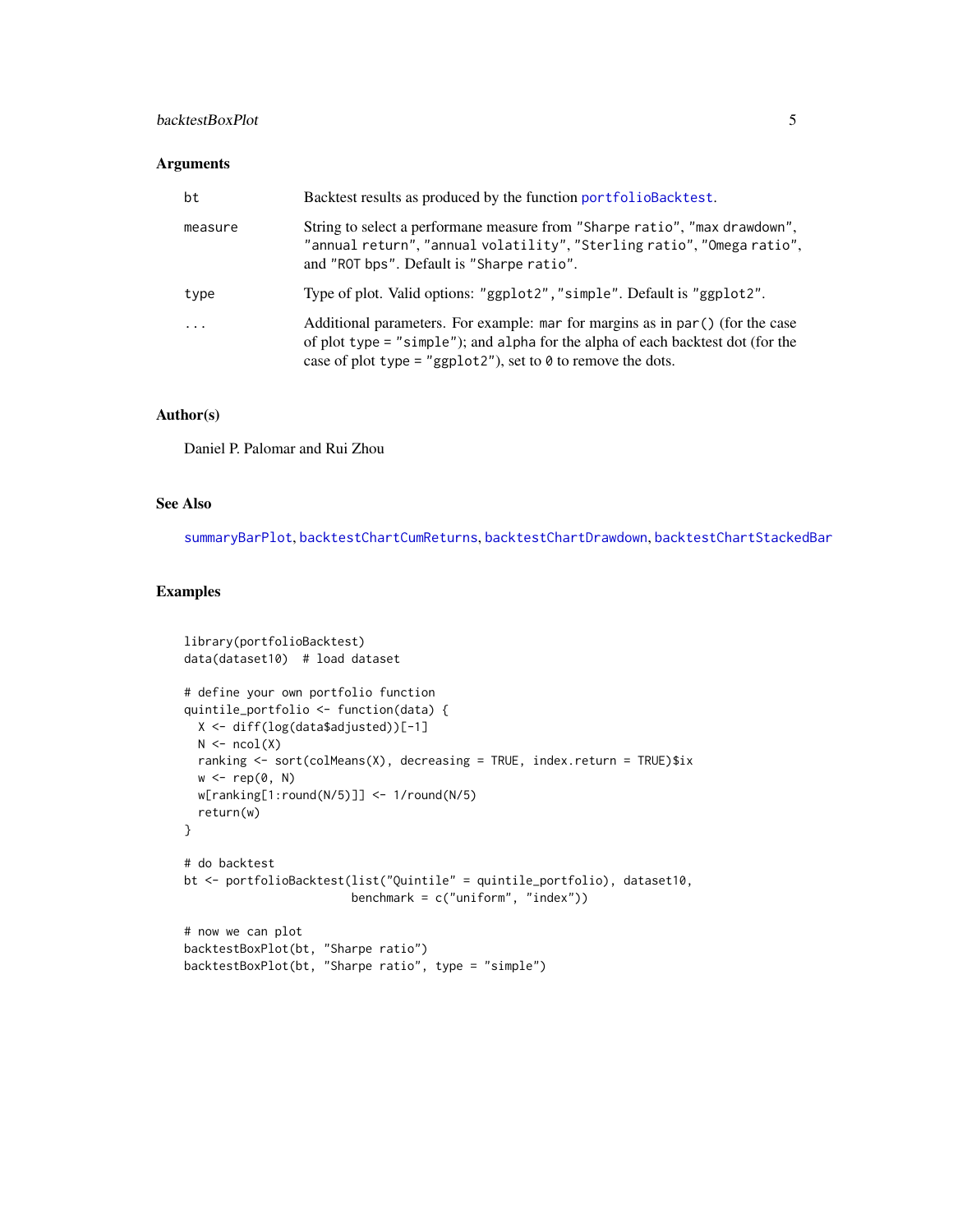```
backtestChartCumReturns
```
*Chart of the cumulative returns or wealth for a single backtest*

#### Description

Create chart of the cumulative returns or wealth for a single backtest obtained with the function [portfolioBacktest](#page-18-1). By default the chart is based on the package ggplot2, but the user can also specify a plot based on PerformanceAnalytics.

## Usage

```
backtestChartCumReturns(
  bt,
  portfolios = names(bt),
  dataset_name = 1,
  type = c("ggplot2", "simple"),
  ...
)
```
## Arguments

| bt          | Backtest results as produced by the function portfolioBacktest.                              |
|-------------|----------------------------------------------------------------------------------------------|
| portfolios  | String with portfolio names to be charted. Default charts all portfolios in the<br>backtest. |
| dataset_num | Dataset index to be charted. Default is dataset_num = $1$ .                                  |
| type        | Type of plot. Valid options: "ggplot2", "simple". Default is "ggplot2".                      |
| $\cdots$    | Additional parameters.                                                                       |

## Author(s)

Daniel P. Palomar and Rui Zhou

## See Also

[summaryBarPlot](#page-24-1), [backtestBoxPlot](#page-3-1), [backtestChartDrawdown](#page-6-1), [backtestChartStackedBar](#page-7-1)

```
library(portfolioBacktest)
data(dataset10) # load dataset
# define your own portfolio function
quintile_portfolio <- function(data) {
 X <- diff(log(data$adjusted))[-1]
 N \leftarrow \text{ncol}(X)
```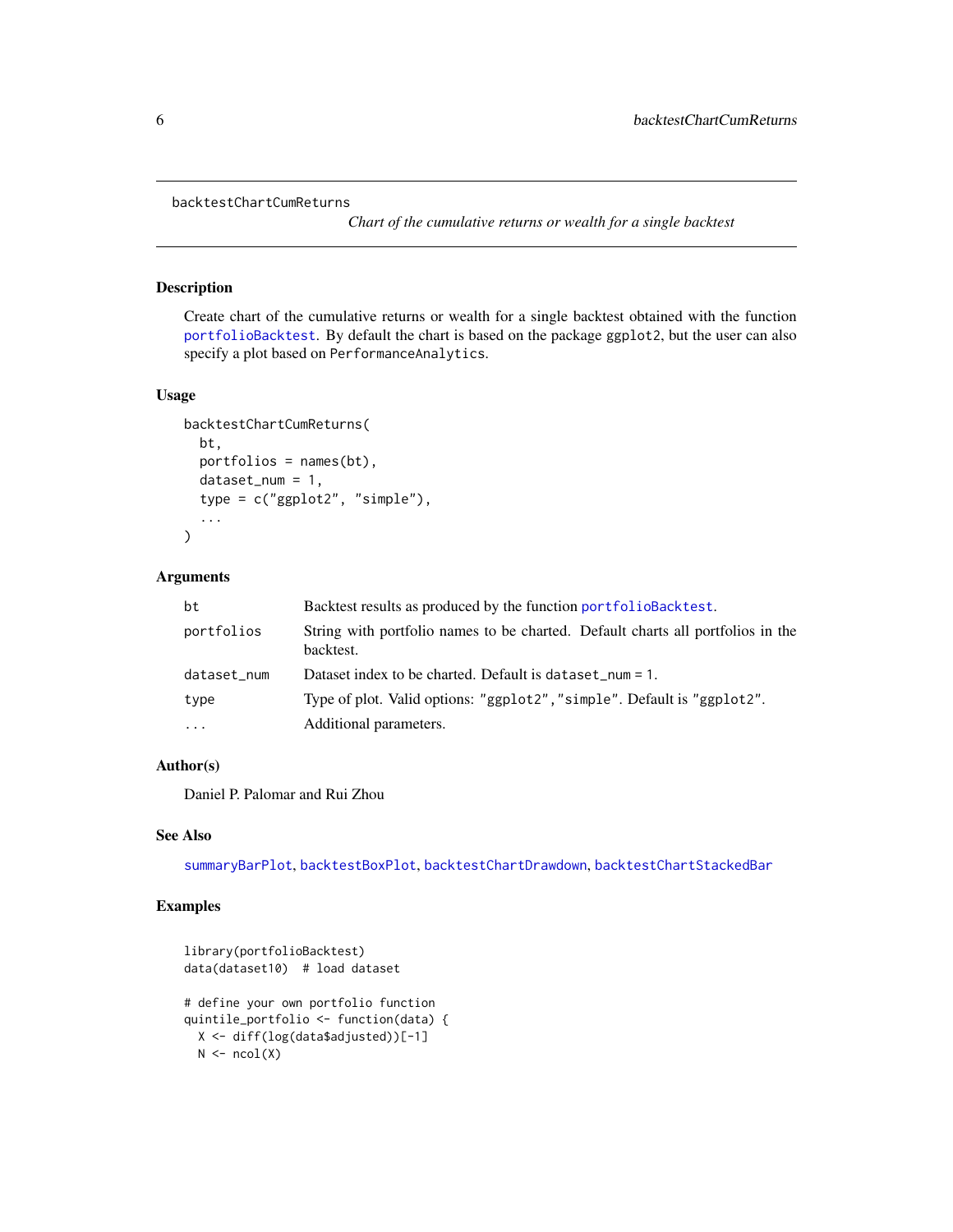```
ranking <- sort(colMeans(X), decreasing = TRUE, index.return = TRUE)$ix
 w \leftarrow rep(0, N)w[ranking[1:round(N/5)]] <- 1/round(N/5)
 return(w)
}
# do backtest
bt <- portfolioBacktest(list("Quintile" = quintile_portfolio), dataset10,
                        benchmark = c("uniform", "index"))
# now we can chart
backtestChartCumReturns(bt)
```
<span id="page-6-1"></span>backtestChartDrawdown *Chart of the drawdown for a single backtest*

### Description

Create chart of the drawdown for a single backtest obtained with the function [portfolioBacktest](#page-18-1). By default the chart is based on the package ggplot2, but the user can also specify a plot based on PerformanceAnalytics.

#### Usage

```
backtestChartDrawdown(
 bt,
 portfolios = names(bt),
  dataset_name = 1,
  type = c("ggplot2", "simple"),
  ...
)
```
## Arguments

| bt          | Backtest results as produced by the function portfolioBacktest.                              |
|-------------|----------------------------------------------------------------------------------------------|
| portfolios  | String with portfolio names to be charted. Default charts all portfolios in the<br>backtest. |
| dataset_num | Dataset index to be charted. Default is dataset_num = $1$ .                                  |
| type        | Type of plot. Valid options: "ggplot2", "simple". Default is "ggplot2".                      |
| $\cdots$    | Additional parameters.                                                                       |

### Author(s)

Daniel P. Palomar and Rui Zhou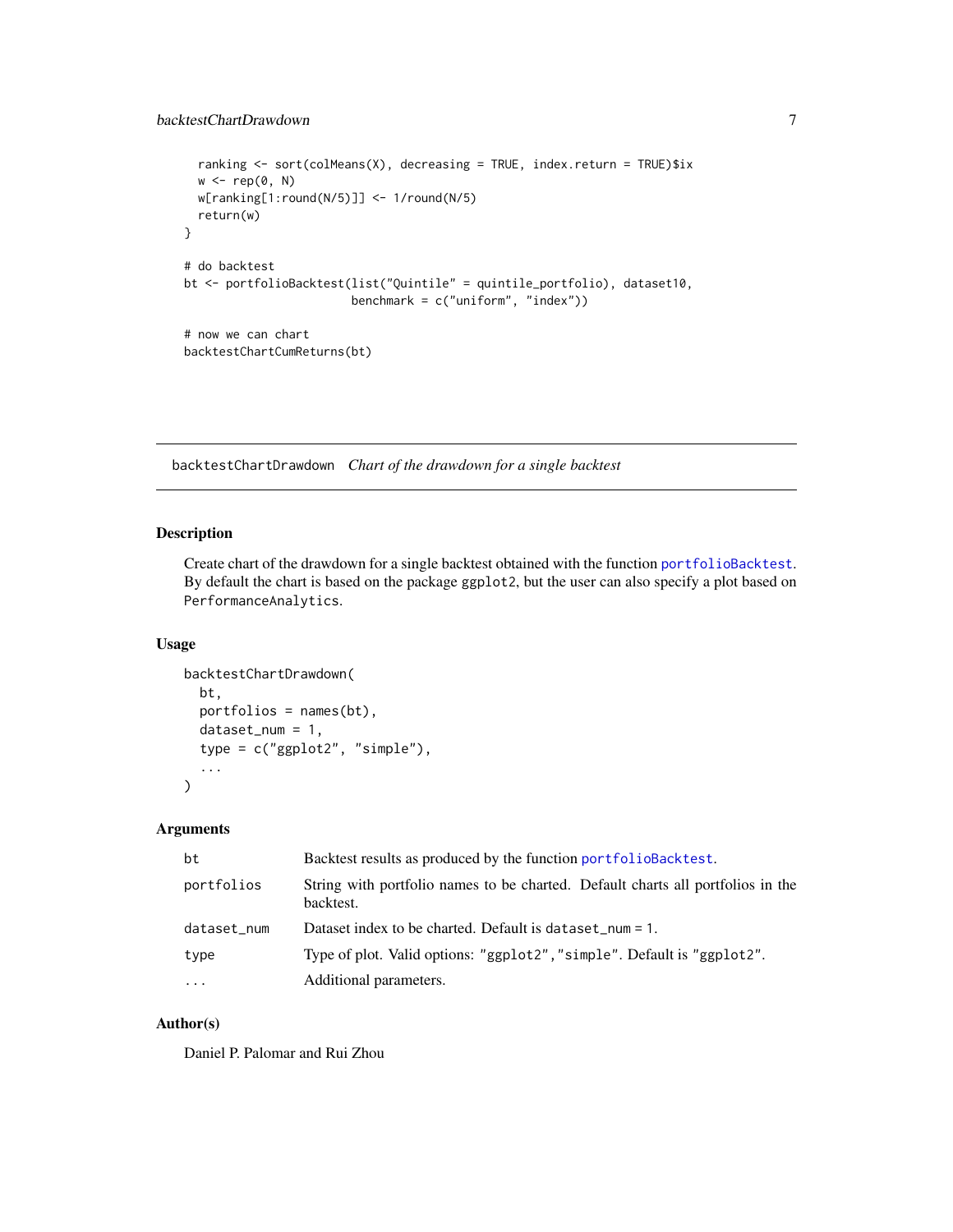#### <span id="page-7-0"></span>See Also

[summaryBarPlot](#page-24-1), [backtestBoxPlot](#page-3-1), [backtestChartCumReturns](#page-5-1), [backtestChartStackedBar](#page-7-1)

#### Examples

```
library(portfolioBacktest)
data(dataset10) # load dataset
# define your own portfolio function
quintile_portfolio <- function(data) {
 X <- diff(log(data$adjusted))[-1]
 N \leftarrow \text{ncol}(X)ranking <- sort(colMeans(X), decreasing = TRUE, index.return = TRUE)$ix
 w \leftarrow rep(0, N)w[ranking[1:round(N/5)]] <- 1/round(N/5)
 return(w)
}
# do backtest
bt <- portfolioBacktest(list("Quintile" = quintile_portfolio), dataset10,
                         benchmark = c("uniform", "index"))
# now we can chart
```
backtestChartDrawdown(bt)

<span id="page-7-1"></span>backtestChartStackedBar

*Chart of the weight allocation over time for a portfolio over a single backtest*

#### Description

Create chart of the weight allocation over time for a portfolio over a single backtest obtained with the function [portfolioBacktest](#page-18-1). By default the chart is based on the package ggplot2, but the user can also specify a plot based on PerformanceAnalytics.

```
backtestChartStackedBar(
 bt,
 portfolio = names(bt[1]),
  dataset_name = 1,
  type = c("ggplot2", "simple"),
  legend = FALSE
)
```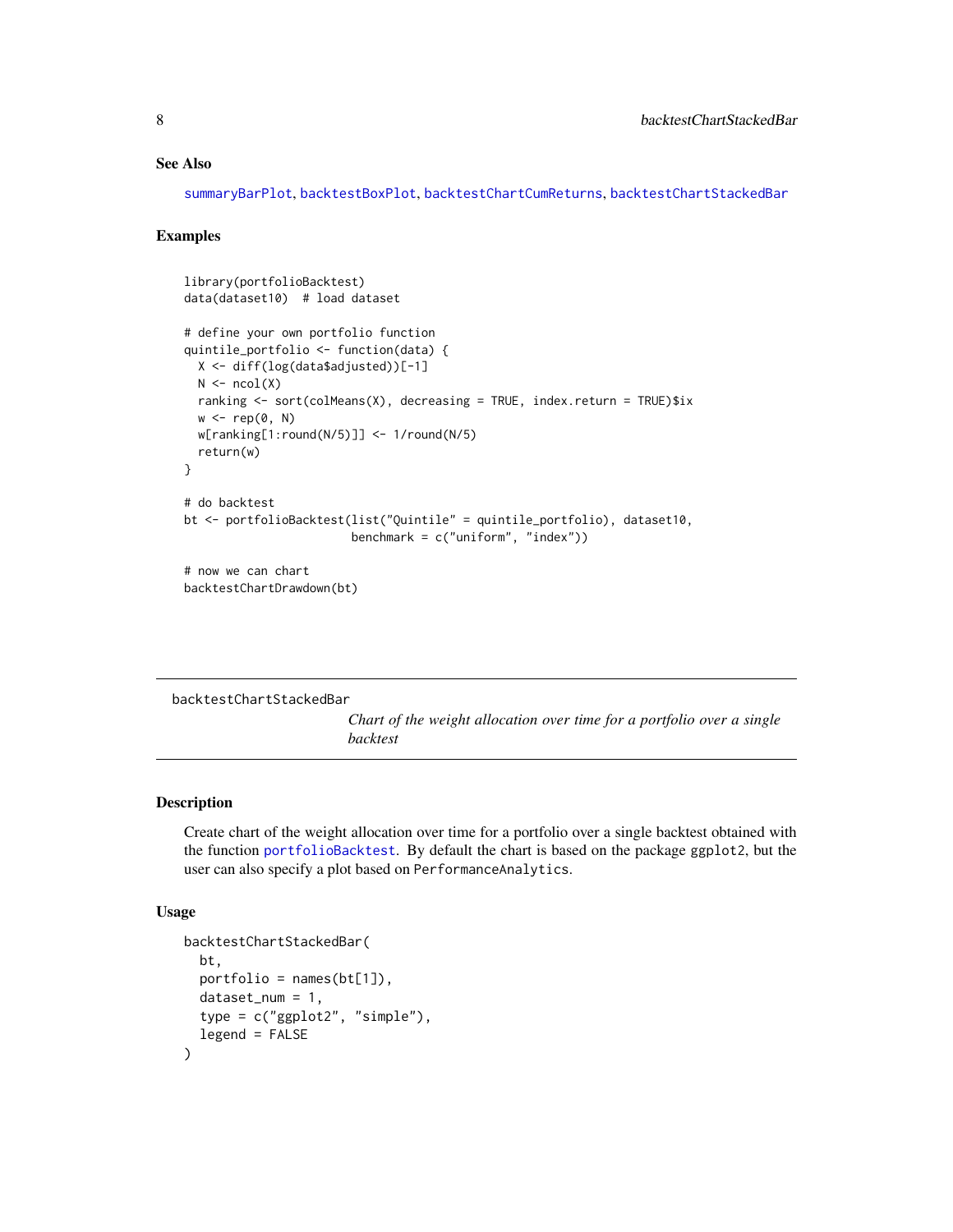#### <span id="page-8-0"></span>**Arguments**

| bt          | Backtest results as produced by the function portfolioBacktest.                                  |
|-------------|--------------------------------------------------------------------------------------------------|
| portfolio   | String with portfolio name to be charted. Default charts the first portfolio in the<br>backtest. |
| dataset_num | Dataset index to be charted. Default is dataset_num = 1.                                         |
| type        | Type of plot. Valid options: "ggplot2", "simple". Default is "ggplot2".                          |
| legend      | Boolean to choose whether legend is plotted or not. Default is legend = FALSE.                   |

## Author(s)

Daniel P. Palomar and Rui Zhou

## See Also

[summaryBarPlot](#page-24-1), [backtestBoxPlot](#page-3-1), [backtestChartCumReturns](#page-5-1), [backtestChartDrawdown](#page-6-1)

```
library(portfolioBacktest)
data(dataset10) # load dataset
# for better illustration, let's use only the first 5 stocks
dataset10_5stocks <- lapply(dataset10, function(x) {x$adjusted <- x$adjusted[, 1:5]; return(x)})
# define GMVP (with heuristic not to allow shorting)
GMVP_portfolio_fun <- function(dataset) {
  X <- diff(log(dataset$adjusted))[-1] # compute log returns
  Sigma \leq cov(X) # compute SCM
  # design GMVP
  w <- solve(Sigma, rep(1, nrow(Sigma)))
  w \leftarrow abs(w)/sum(abs(w))return(w)
}
# backtest
bt <- portfolioBacktest(list("GMVP" = GMVP_portfolio_fun), dataset10_5stocks, rebalance_every = 20)
# now we can chart
backtestChartStackedBar(bt, "GMVP", type = "simple")
backtestChartStackedBar(bt, "GMVP", type = "simple", legend = TRUE)
backtestChartStackedBar(bt, "GMVP")
backtestChartStackedBar(bt, "GMVP", legend = TRUE)
```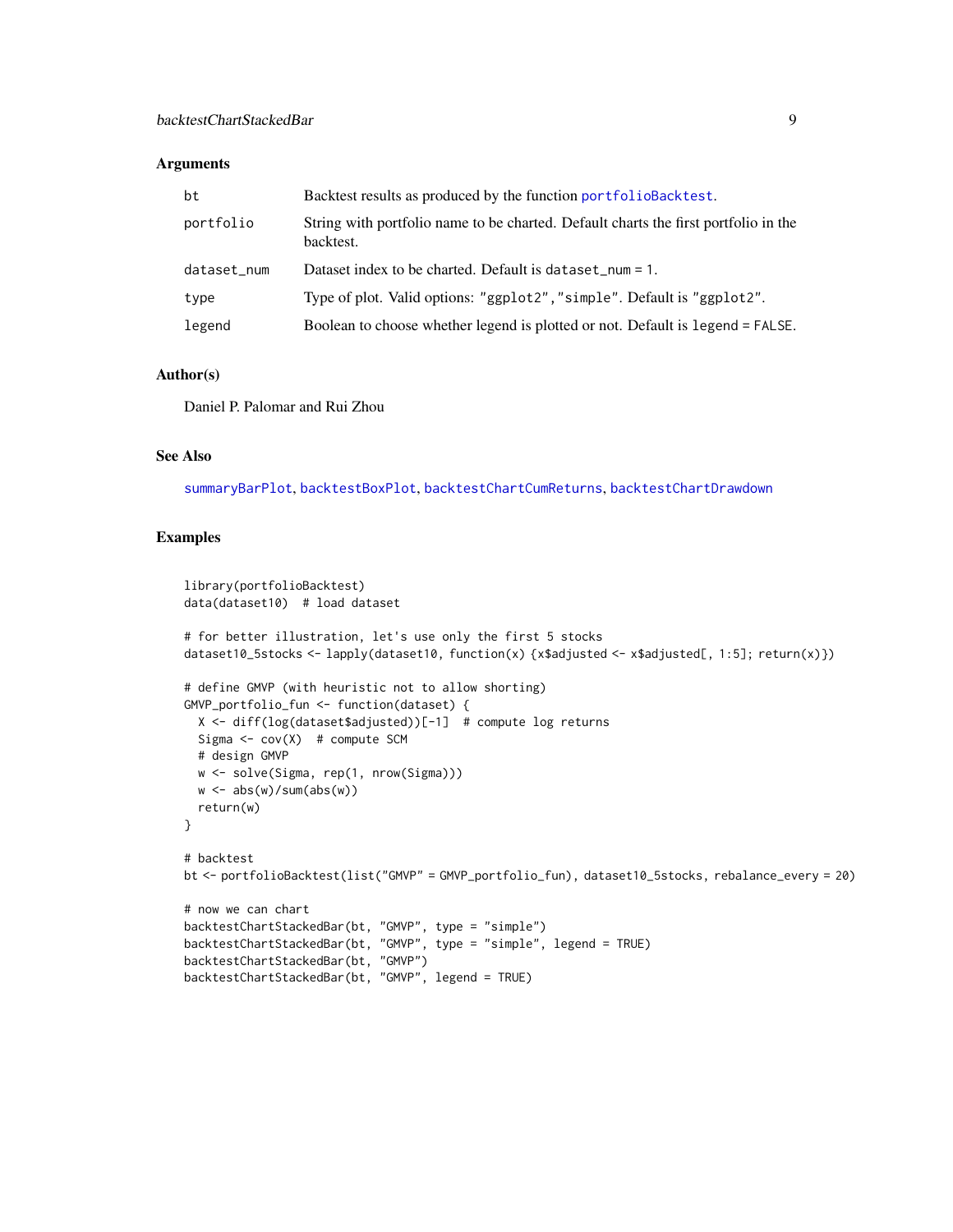<span id="page-9-1"></span><span id="page-9-0"></span>backtestLeaderboard *Leaderboard of portfolios from the backtest results*

## Description

Leaderboard of portfolios according to the backtesting results and a ranking based on the combination of several performance criteria. Since the different performance measures hava different ranges and distributions, each is first transformed according to its empirical distribution function (along the empirical distribution of the portfolios being ranked) to obtain percentile scores. After that transformation, each of the measures has an empirical uniform distribution in the interval [0,100] and can be weighted to obtain the final ranking.

#### Usage

```
backtestLeaderboard(
  bt = NA,
  weights = list(),
  summary_fun = median,
  show_benchmark = TRUE
)
```
#### Arguments

| bt          | Backtest results as produced by the function portfolioBacktest.                                                                                                                                                                                                                                                                                                                             |
|-------------|---------------------------------------------------------------------------------------------------------------------------------------------------------------------------------------------------------------------------------------------------------------------------------------------------------------------------------------------------------------------------------------------|
| weights     | List of weights for the different performance measures as obtained in backtest Summary () \$performance<br>(i.e., "Sharpe ratio", "max drawdown", "annual return", "annual volatility",<br>"Sterling ratio", "Omega ratio", "ROT bps", "cpu_time", and "failure<br>ratio"), as well as "cpu time" and "failure rate". For example: weights =<br>$list("Share ratio" = 8," max drawn" = 4).$ |
| summary_fun | Summary function to be employed (e.g., median or mean).                                                                                                                                                                                                                                                                                                                                     |
|             | show_benchmark Logical value indicating whether to include benchmarks in the summary (default<br>is TRUE).                                                                                                                                                                                                                                                                                  |

#### Value

List with the following elements:

| leaderboard_scores      |                                                                                                                                                                |  |
|-------------------------|----------------------------------------------------------------------------------------------------------------------------------------------------------------|--|
|                         | Matrix with the individual scores for the portfolios (as chosen in weights) and<br>the final score.                                                            |  |
| leaderboard_performance |                                                                                                                                                                |  |
|                         | Matrix with all the performance measures for the portfolios.                                                                                                   |  |
| error_summary           | Error messages generated by each portfolio on each dataset. Useful for debug-<br>ging and give feedback to the portfolio managers of the different portfolios. |  |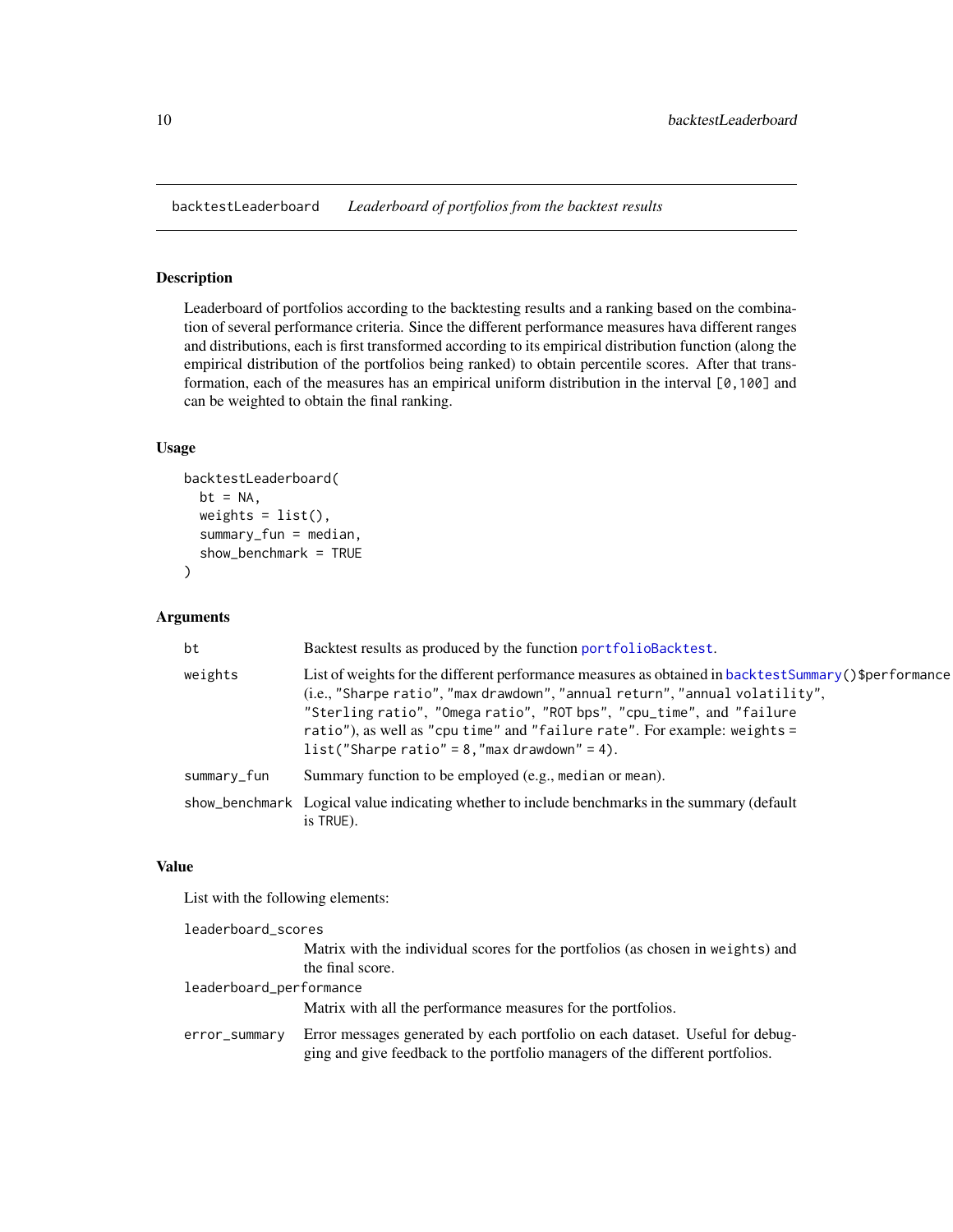## <span id="page-10-0"></span>backtestSelector 11

#### Author(s)

Daniel P. Palomar and Rui Zhou

#### Examples

```
library(portfolioBacktest)
data(dataset10) # load dataset
# define your own portfolio function
quintile_portfolio <- function(data) {
  X <- diff(log(data$adjusted))[-1]
  N \leftarrow \text{ncol}(X)ranking <- sort(colMeans(X), decreasing = TRUE, index.return = TRUE)$ix
  w <- rep(0, N)
  w[ranking[1:round(N/5)]] <- 1/round(N/5)
  return(w)
}
# do backtest
bt <- portfolioBacktest(quintile_portfolio, dataset10,
                        benchmark = c("uniform", "index"))
# see all performance measures available for the ranking
backtestSummary(bt)$performance
# show leaderboard
leaderboard <- backtestLeaderboard(bt, weights = list("Sharpe ratio" = 6,
                                                       "max drawdown" = 1,
                                                       "ROT (bps)" = 1,
                                                       "cpu time" = 1,
                                                       "failure rate" = 1))
leaderboard$leaderboard_scores
```
<span id="page-10-1"></span>backtestSelector *Selector of portfolio backtest results*

#### Description

Select the results from a portfolio backtest.

```
backtestSelector(
 bt,
 portfolio_index = NULL,
 portfolio_name = NULL,
```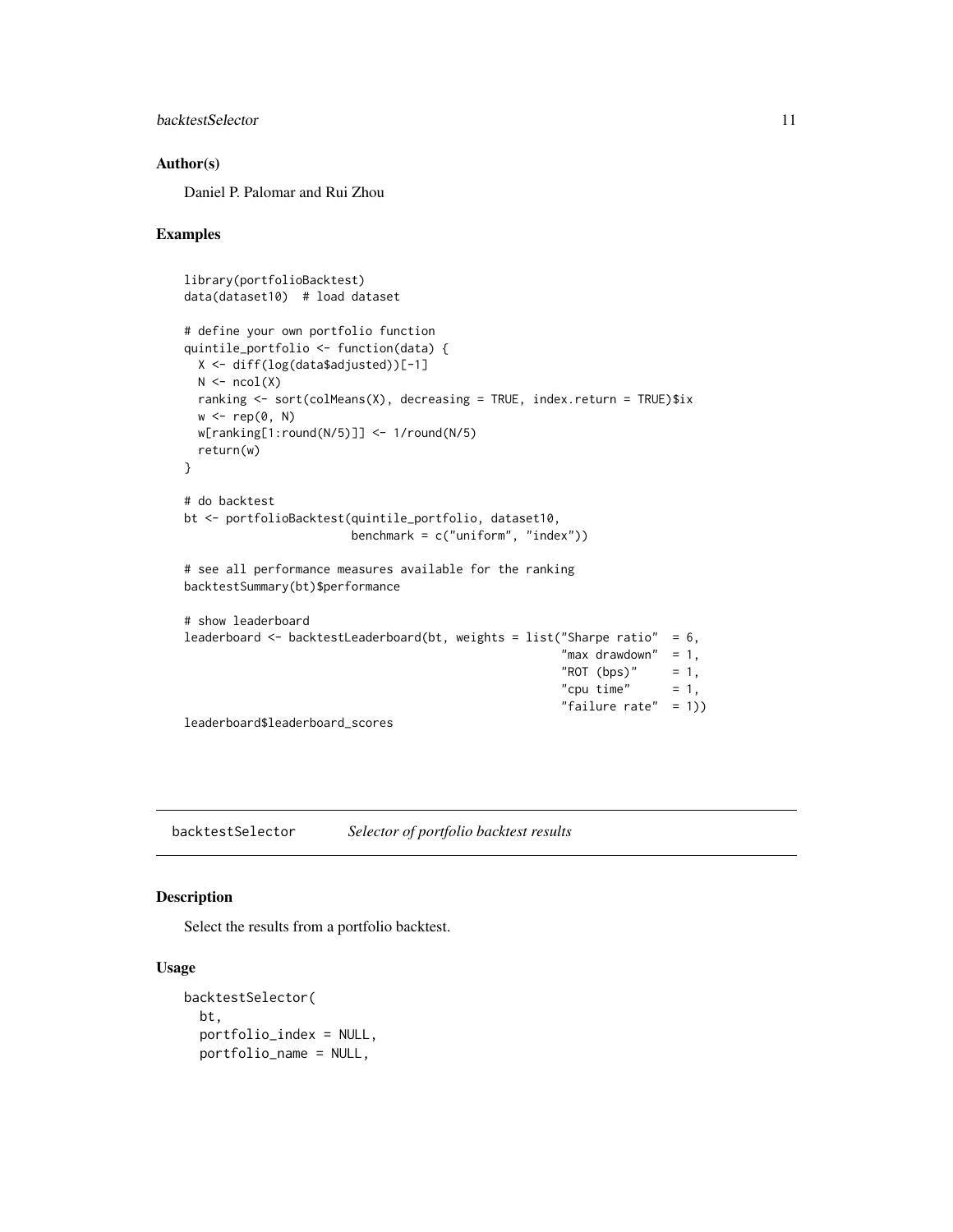```
measures = NULL
\lambda
```
## Arguments

| bt              | Backtest results as produced by the function portfolioBacktest.                                                                                                                               |
|-----------------|-----------------------------------------------------------------------------------------------------------------------------------------------------------------------------------------------|
| portfolio_index |                                                                                                                                                                                               |
|                 | Index number of a portfolio, e.g., 1 means to select the performance of the first<br>portfolio recorded in bt.                                                                                |
|                 | portfolio_name String name of a portfolio, e.g., "GMVP" means to select the performance of<br>portfolio with name "GMVP" in bt. Only considered when portfolio_index is<br>not passed.        |
| measures        | String vector to select performane measures (default is all) from "Sharpe ratio",<br>"max drawdown", "annual return", "annual volatility", "Sterling ratio",<br>"Omega ratio", and "ROT bps". |

## Value

List with the following elements:

| performance   | Performance measures selected by argument measures.                                                                                                          |
|---------------|--------------------------------------------------------------------------------------------------------------------------------------------------------------|
| error         | Error status (TRUE or FALSE) of portfolio over each dataset (TRUE is when the<br>portfolio function generates an error or the maximum CPU time is exceeded). |
| error_message | Error messages generated by portfolio function over each dataset. Useful for<br>debugging purposes.                                                          |
| cpu_time      | CPU usage by portfolio function over each dataset.                                                                                                           |
| portfolio     | Portfolio weights generated by portfolio function over each dataset.                                                                                         |
| return        | Portfolio returns over each dataset.                                                                                                                         |
| wealth        | Portfolio wealth (aka cumulative returns or cumulative P&L) over each dataset.                                                                               |

## Author(s)

Rui Zhou and Daniel P. Palomar

```
library(portfolioBacktest)
data("dataset10") # load dataset
# define your own portfolio function
uniform_portfolio <- function(dataset) {
  N <- ncol(dataset$adjusted)
  return(rep(1/N, N))
}
# do backtest
bt <- portfolioBacktest(list("Uniform" = uniform_portfolio), dataset10)
```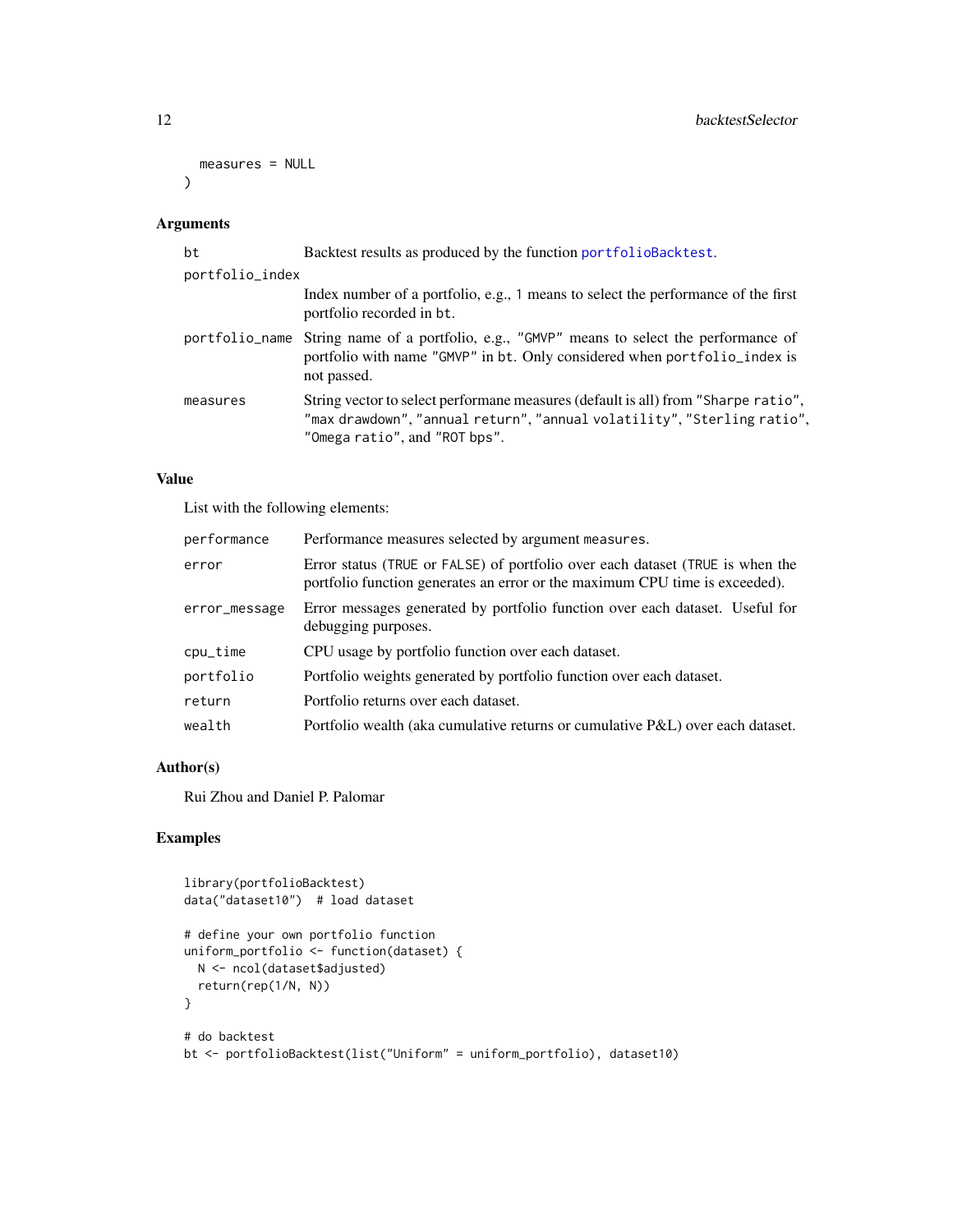```
# extract your interested portfolio result
bt_sel <- backtestSelector(bt, portfolio_name = "Uniform")
names(bt_sel)
```
<span id="page-12-1"></span>backtestSummary *Summary of portfolio backtest*

### Description

Summarize the results from a portfolio backtest.

## Usage

```
backtestSummary(
  bt,
  portfolio_indexes = NA,
  portfolio_names = NA,
  summary_fun = median,
  show_benchmark = TRUE
\mathcal{L}
```
#### Arguments

| bt              | Backtest results as produced by the function portfolioBacktest.                                                                                                                                                                                                                                               |  |  |
|-----------------|---------------------------------------------------------------------------------------------------------------------------------------------------------------------------------------------------------------------------------------------------------------------------------------------------------------|--|--|
|                 | portfolio_indexes                                                                                                                                                                                                                                                                                             |  |  |
|                 | Numerical vector of portfolio indexes whose performance will be summarized,<br>e.g., $c(1, 2)$ means to summarize the performance of the first and second port-<br>folios recorded in bt.                                                                                                                     |  |  |
| portfolio_names |                                                                                                                                                                                                                                                                                                               |  |  |
|                 | String vector of portfolio names whose performance will be summarized, e.g.,<br>c ("Uniform", "GMVP") means to summarize the performance of portfolios with<br>names "Uniform" and "GMVP" in bt (default is names(bt) except the bench-<br>mark names). Only considered when portfolio_indexes is not passed. |  |  |
| summary_fun     | Summary function to be employed (e.g., median or mean).                                                                                                                                                                                                                                                       |  |  |
|                 | show_benchmark Logical value indicating whether to include benchmarks in the summary (default<br>is TRUE).                                                                                                                                                                                                    |  |  |

## Value

List with the following elements:

performance\_summary

Performance criteria: "Sharpe ratio", "max drawdown", "annual return", "annual volatility", "Sterling ratio", "Omega ratio", and "ROT bps". Default is "Sharpe ratio".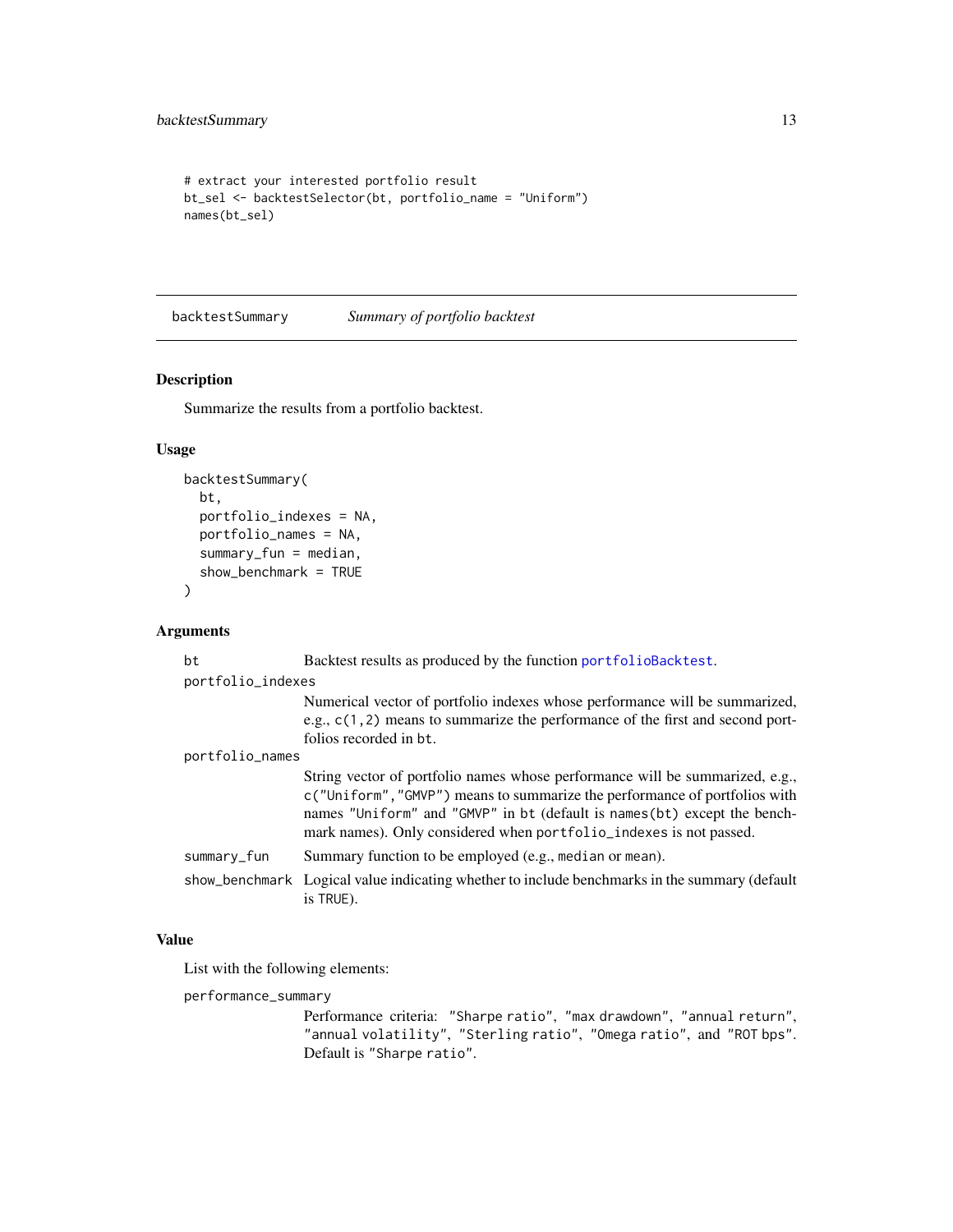<span id="page-13-0"></span>

| failure_rate     | Failure rate of each portfolio (failure is when the portfolio function generates an |
|------------------|-------------------------------------------------------------------------------------|
|                  | error or the maximum CPU time is exceeded).                                         |
| cpu_time_summary |                                                                                     |
|                  | Summary of the CPU usage by each portfolio function.                                |
| error_message    | Error messages generated by each portfolio function over each dataset. Useful       |
|                  | for debugging purposes.                                                             |

## Author(s)

Rui Zhou and Daniel P. Palomar

## Examples

```
library(portfolioBacktest)
data(dataset10) # load dataset
# define your own portfolio function
uniform_portfolio <- function(dataset) {
  N <- ncol(dataset$adjusted)
  return(rep(1/N, N))
}
# do backtest
bt <- portfolioBacktest(list("Uniform" = uniform_portfolio), dataset10)
# show the summary
bt_sum <- backtestSummary(bt)
names(bt_sum)
bt_sum$performance_summary
```
<span id="page-13-1"></span>backtestTable *Table with portfolio backtest results*

## Description

Create table with the results from a portfolio backtest.

```
backtestTable(
 bt,
 portfolio_indexes = NA,
 portfolio_names = NA,
 show_benchmark = TRUE,
 measures = NULL
)
```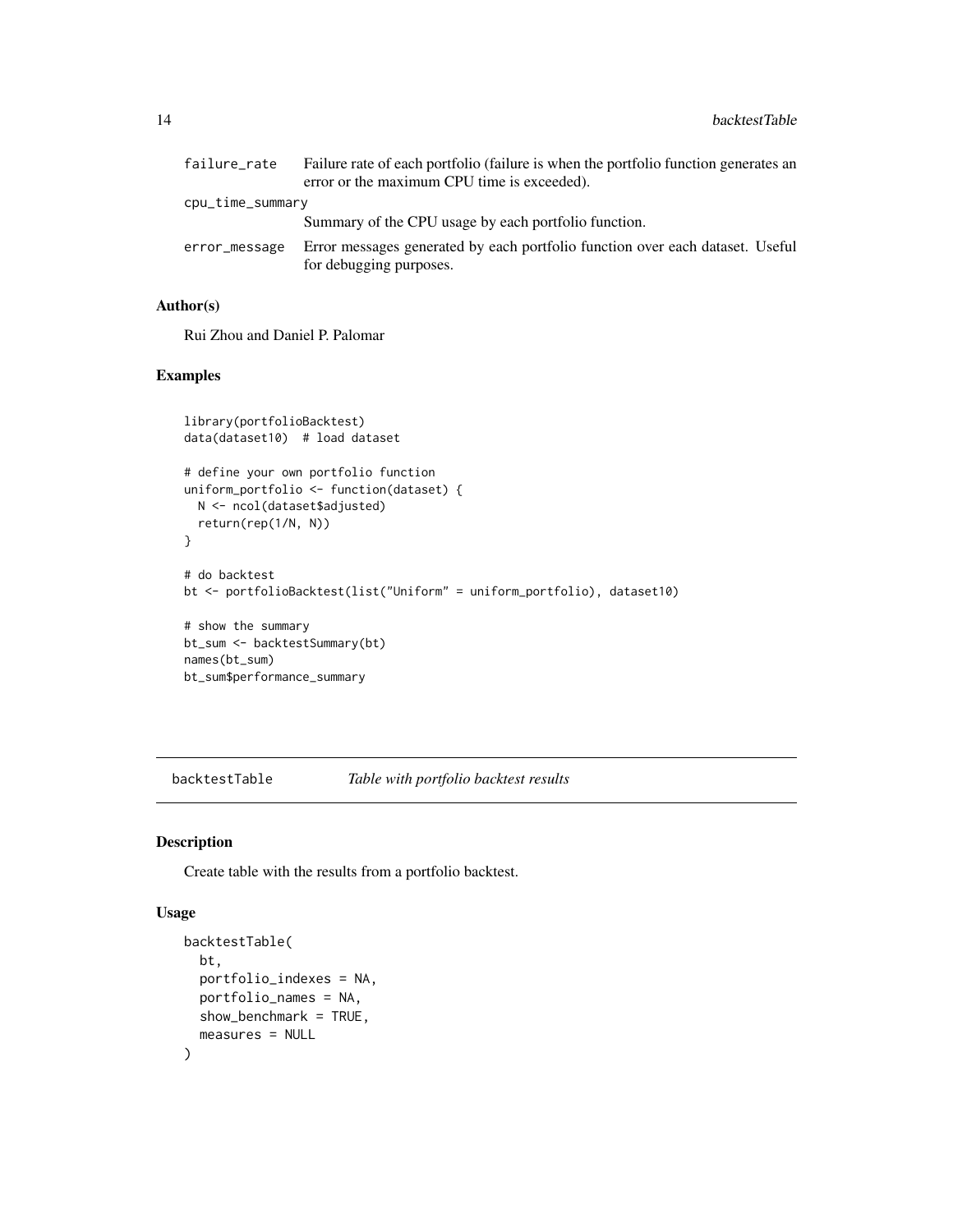## <span id="page-14-0"></span>backtestTable 15

## Arguments

| bt                | Backtest results as produced by the function portfolioBacktest.                                                                                                                                                                                                                                              |
|-------------------|--------------------------------------------------------------------------------------------------------------------------------------------------------------------------------------------------------------------------------------------------------------------------------------------------------------|
| portfolio_indexes |                                                                                                                                                                                                                                                                                                              |
|                   | Numerical vector of portfolio indexes whose performance will be summarized,<br>e.g., $c(1, 2)$ means to summarize the performance of the first and second port-<br>folios recorded in bt.                                                                                                                    |
| portfolio_names   |                                                                                                                                                                                                                                                                                                              |
|                   | String vector of portfolio names whose performance will be summarized, e.g.,<br>c("Uniform", "GMVP") means to summarize the performance of portfolios with<br>names "Uniform" and "GMVP" in bt (default is names(bt) except the bench-<br>mark names). Only considered when portfolio_indexes is not passed. |
|                   | show_benchmark Logical value indicating whether to include benchmarks in the summary (default<br>is TRUE).                                                                                                                                                                                                   |
| measures          | String vector to select performane measures (default is all) from "Sharpe ratio",<br>"max drawdown", "annual return", "annual volatility", "Sterling ratio",<br>"Omega ratio", "ROT bps", "error", "cpu_time", and "error_message".                                                                          |

## Value

List with the following elements:

| <performance criterion=""></performance> |                                                                                                                                                                    |
|------------------------------------------|--------------------------------------------------------------------------------------------------------------------------------------------------------------------|
|                                          | One item per performance measures as selected by argument measures.                                                                                                |
| error                                    | Error status (TRUE or FALSE) for each portfolio over each dataset (TRUE is when<br>the portfolio function generates an error or the maximum CPU time is exceeded). |
| cpu_time                                 | CPU usage by each portfolio function over each dataset.                                                                                                            |
| error_message                            | Error messages generated by each portfolio function over each dataset. Useful<br>for debugging purposes.                                                           |

## Author(s)

Rui Zhou and Daniel P. Palomar

```
library(portfolioBacktest)
data(dataset10) # load dataset
# define your own portfolio function
uniform_portfolio <- function(dataset) {
 N <- ncol(dataset$adjusted)
  return(rep(1/N, N))
}
# do backtest
bt <- portfolioBacktest(list("Uniform" = uniform_portfolio), dataset10)
```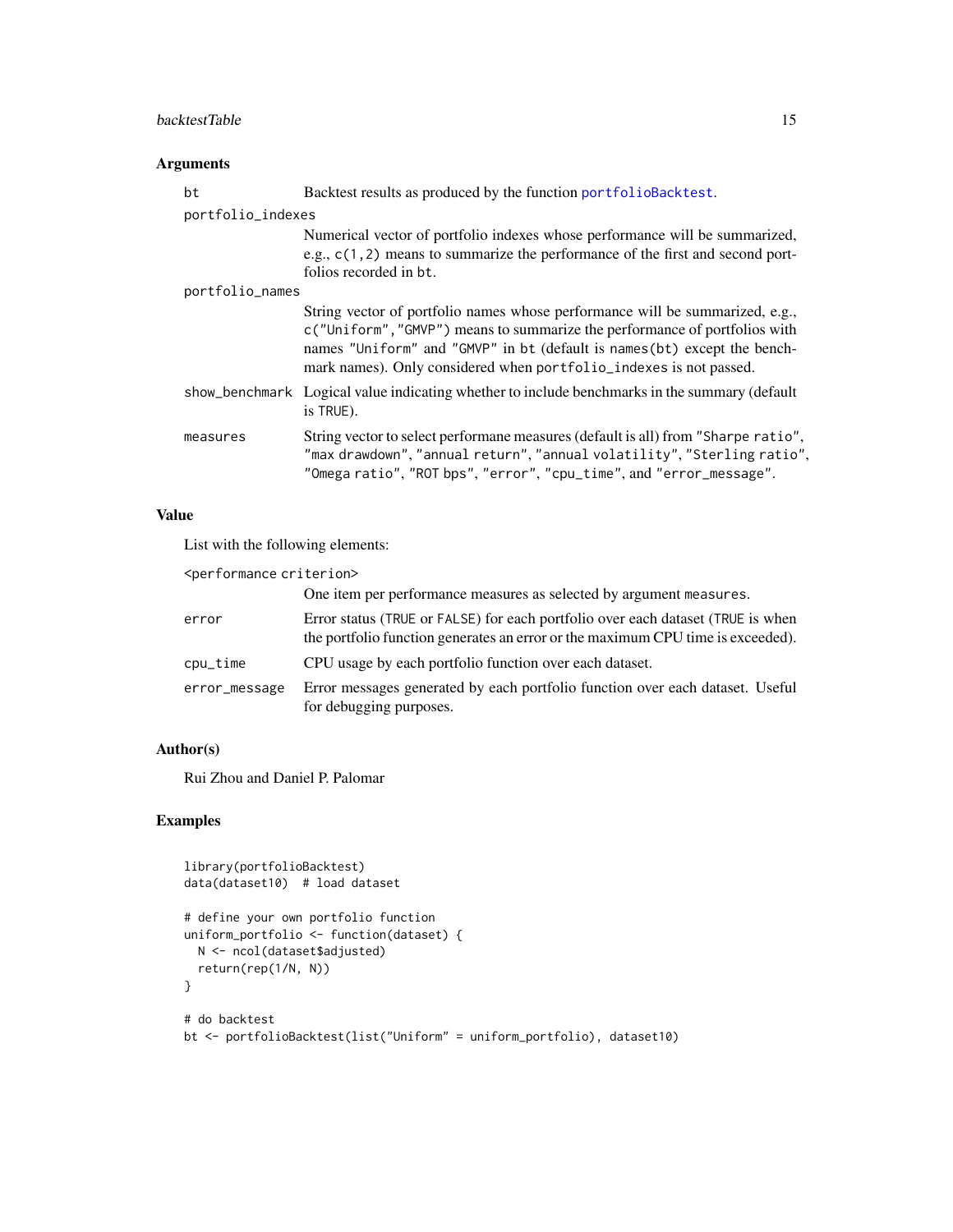```
# show the backtest results in table
bt_tab <- backtestTable(bt)
bt_tab[c("Sharpe ratio", "max drawdown")]
```
<span id="page-15-1"></span>dataset10 *Ten datasets obtained by resampling the S&P 500*

## Description

Ten datasets of stock market data resampled from the S&P 500. Each resample contains a random selection of 50 stocks from the S&P 500 universe and a period of two years with a random initial point.

#### Usage

data(dataset10)

#### Format

List of 10 datasets, each contains two xts objects:

adjusted 505 x 50 xts with the adjusted prices of the 50 stocks

index 505 x 1 xts with the market index prices

#### Source

[Yahoo! Finance](https://finance.yahoo.com)

<span id="page-15-2"></span>genRandomFuns *Generate multiple versions of a function with randomly chosen parameters*

#### Description

Portfolio functions usually contain some parameters that can be tuned. This function creates multiple versions of a function with randomly chosen parameters. After backtesting those portfolios, the plotting function [plotPerformanceVsParams](#page-17-1) can be used to show the performance vs parameters.

```
genRandomFuns(portfolio_fun, params_grid, name = "portfolio", N_funs = NULL)
```
<span id="page-15-0"></span>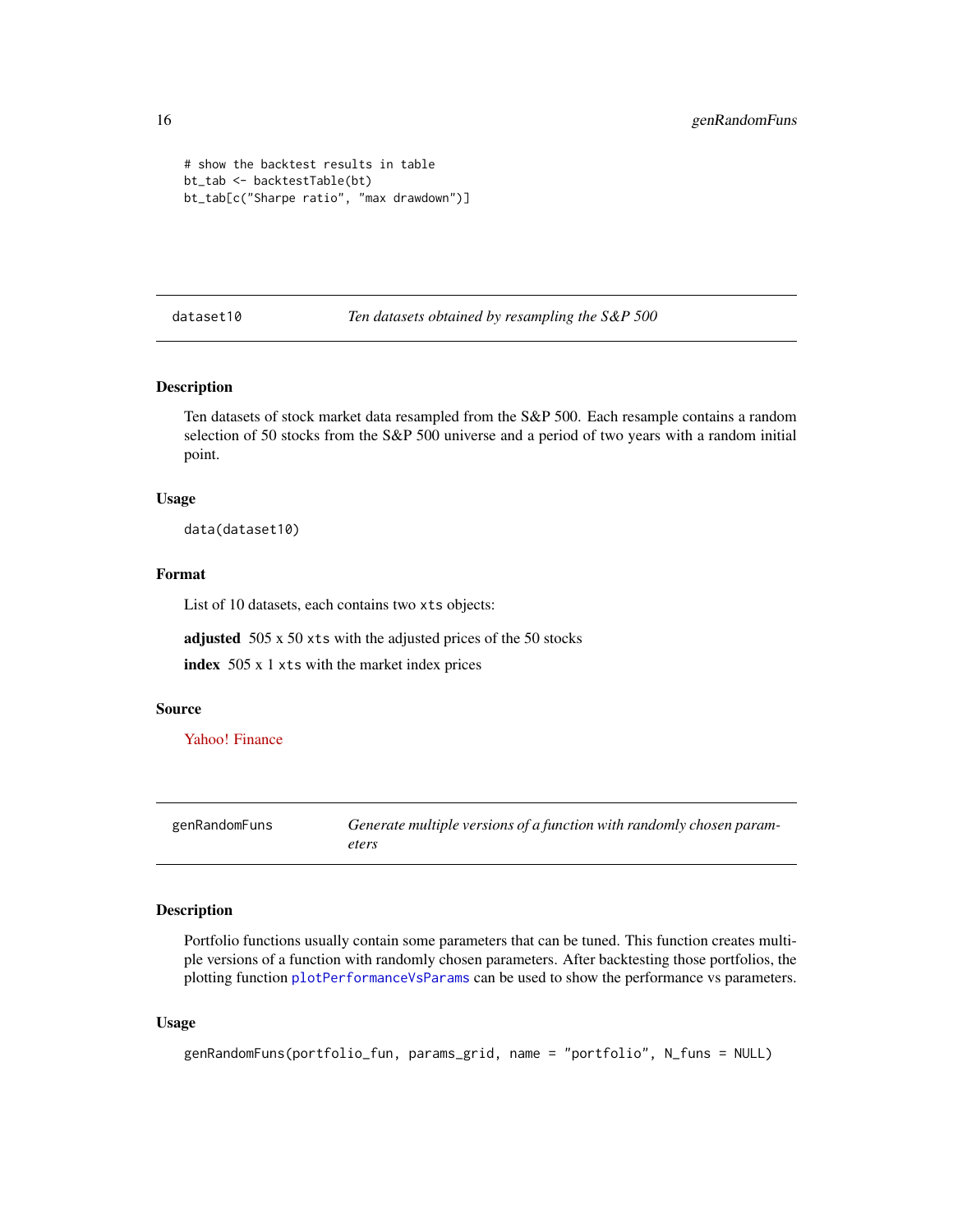## <span id="page-16-0"></span>genRandomFuns 17

#### **Arguments**

|             | portfolio_fun Portfolio function with parameters unspecified.             |
|-------------|---------------------------------------------------------------------------|
| params_grid | Named list containing for each parameter the possible values it can take. |
| name        | String with the name of the portfolio function.                           |
| N_funs      | Number of functions to be generated.                                      |

## Author(s)

Daniel P. Palomar and Rui Zhou

## See Also

[plotPerformanceVsParams](#page-17-1)

#### Examples

library(portfolioBacktest)

```
# define GMVP with parameters "delay", "lookback", and "regularize"
GMVP_portfolio_fun <- function(dataset) {
  prices <- tail(lag(dataset$adjusted, delay), lookback)
  X \leftarrow diff(log(prices))[-1]Sigma \leq cov(X)
  if (regularize)
   Sigma <- Sigma + 0.1 * mean(diag(Sigma)) * diag(ncol(Sigma))
  # design GMVP
  w <- solve(Sigma, rep(1, ncol(Sigma)))
  return(w/sum(w))
}
# generate the functions with random parameters
portfolio_list <- genRandomFuns(portfolio_fun = GMVP_portfolio_fun,
                                params_grid = list(lookback = c(100, 120, 140, 160),
                                                    delay = c(0, 5, 10, 15, 20),
                                                    regularize = c(FALSE, TRUE)),
                                name = "GMVP",
                                N_funs = 40names(portfolio_list)
portfolio_list[[1]]
rlang::env_print(portfolio_list[[1]])
rlang::fn_env(portfolio_list[[1]])$lookback
rlang::fn_env(portfolio_list[[1]])$delay
rlang::fn_env(portfolio_list[[1]])$regularize
```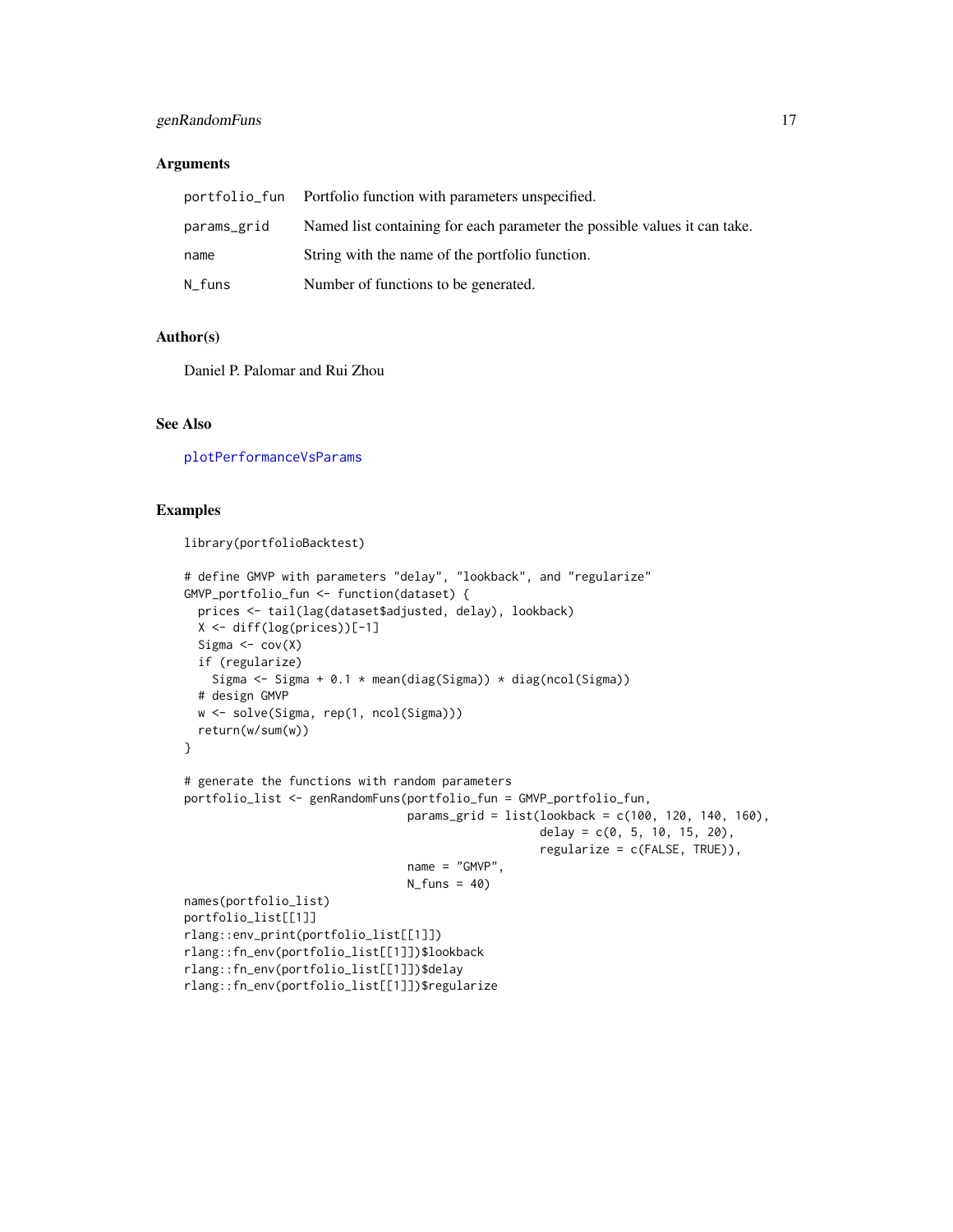```
plotPerformanceVsParams
```
*Plot performance of portfolio function vs choice of parameters*

## Description

Portfolio functions usually contain some parameters that can be tuned. After generating multiple versions of a portfolio function with randomly chosen parameters with the function [genRandomFuns](#page-15-2) and doing the backtesting, this function can be used to plot the performance vs choice of parameters.

#### Usage

```
plotPerformanceVsParams(
 bt_all_portfolios,
 params_subset = NULL,
 name_performance = "Sharpe ratio",
  summary_fun = median
\lambda
```
## Arguments

| bt_all_portfolios |                                                                                                                                  |
|-------------------|----------------------------------------------------------------------------------------------------------------------------------|
|                   | Backtest results as produced by the function portfolioBacktest.                                                                  |
| params_subset     | List of named parameters with a subset of the values to be considered. By default<br>all the possible values will be considered. |
| name_performance  |                                                                                                                                  |
|                   | String with the name of the performance measure to be used.                                                                      |
| summary_fun       | Summary function to be employed (e.g., median or mean). Defult is median.                                                        |

#### Author(s)

Daniel P. Palomar and Rui Zhou

## See Also

[genRandomFuns](#page-15-2)

```
library(portfolioBacktest)
# define GMVP with parameters "delay", "lookback", and "regularize"
GMVP_portfolio_fun <- function(dataset) {
  prices <- tail(lag(dataset$adjusted, delay), lookback)
  X \leftarrow diff(log(prices))[-1]Sigma \leftarrow cov(X)
```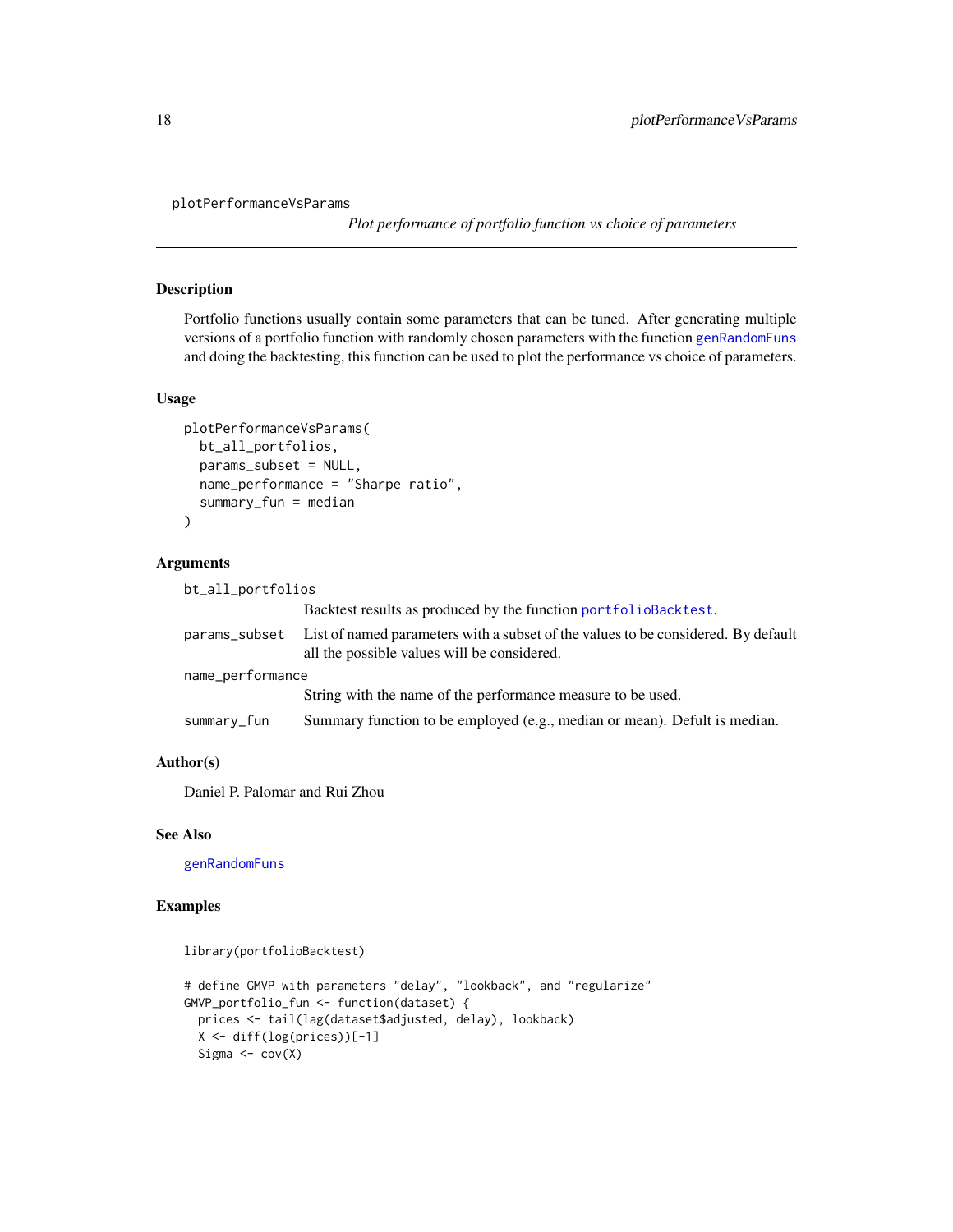```
if (regularize)
    Sigma <- Sigma + 0.01*diag(ncol(Sigma))
 # design GMVP
 w <- solve(Sigma, rep(1, ncol(Sigma)))
 return(w/sum(w))
}
# generate the functions with random parameters
portfolio_list <- genRandomFuns(portfolio_fun = GMVP_portfolio_fun,
                                params_grid = list(lookback = c(100, 120, 140, 160),
                                                   delay = c(0, 5, 10, 15, 20),
                                                   regularize = c(FALSE, TRUE)),
                                name = "GMVP",
                                N_funs = 40# backtest portfolios
bt <- portfolioBacktest(portfolio_list, dataset10)
# plot
plotPerformanceVsParams(bt)
plotPerformanceVsParams(bt, params_subset = list(regularize = TRUE))
plotPerformanceVsParams(bt, params_subset = list(delay = 5))
plotPerformanceVsParams(bt, params_subset = list(delay = 5, regularize = TRUE))
```
<span id="page-18-1"></span>

portfolioBacktest *Backtest multiple portfolios over multiple datasets of stock prices in a rolling-window basis*

#### **Description**

Automated backtesting of multiple portfolios over multiple datasets of stock prices in a rollingwindow fashion. Each portfolio design is easily defined as a function that takes as input a window of the stock prices and outputs the portfolio weights. Multiple portfolios can be easily specified as a list of functions or as files in a folder. Multiple datasets can be conveniently obtained with the function [stockDataResample](#page-23-1) that resamples the data downloaded with the function [stockDataDownload](#page-22-1). The results can be later assessed and arranged with tables and plots. The backtesting can be highly time-consuming depending on the number of portfolios and datasets can be performed with parallel computation over multiple cores. Errors in functions are properly catched and handled so that the execution of the overal backtesting is not stopped (error messages are stored for debugging purposes). See [vignette](https://CRAN.R-project.org/package=portfolioBacktest/vignettes/PortfolioBacktest.html) for a detailed explanation.

```
portfolioBacktest(
  portfolio_funs = NULL,
  dataset_list,
  folder_path = NULL,
```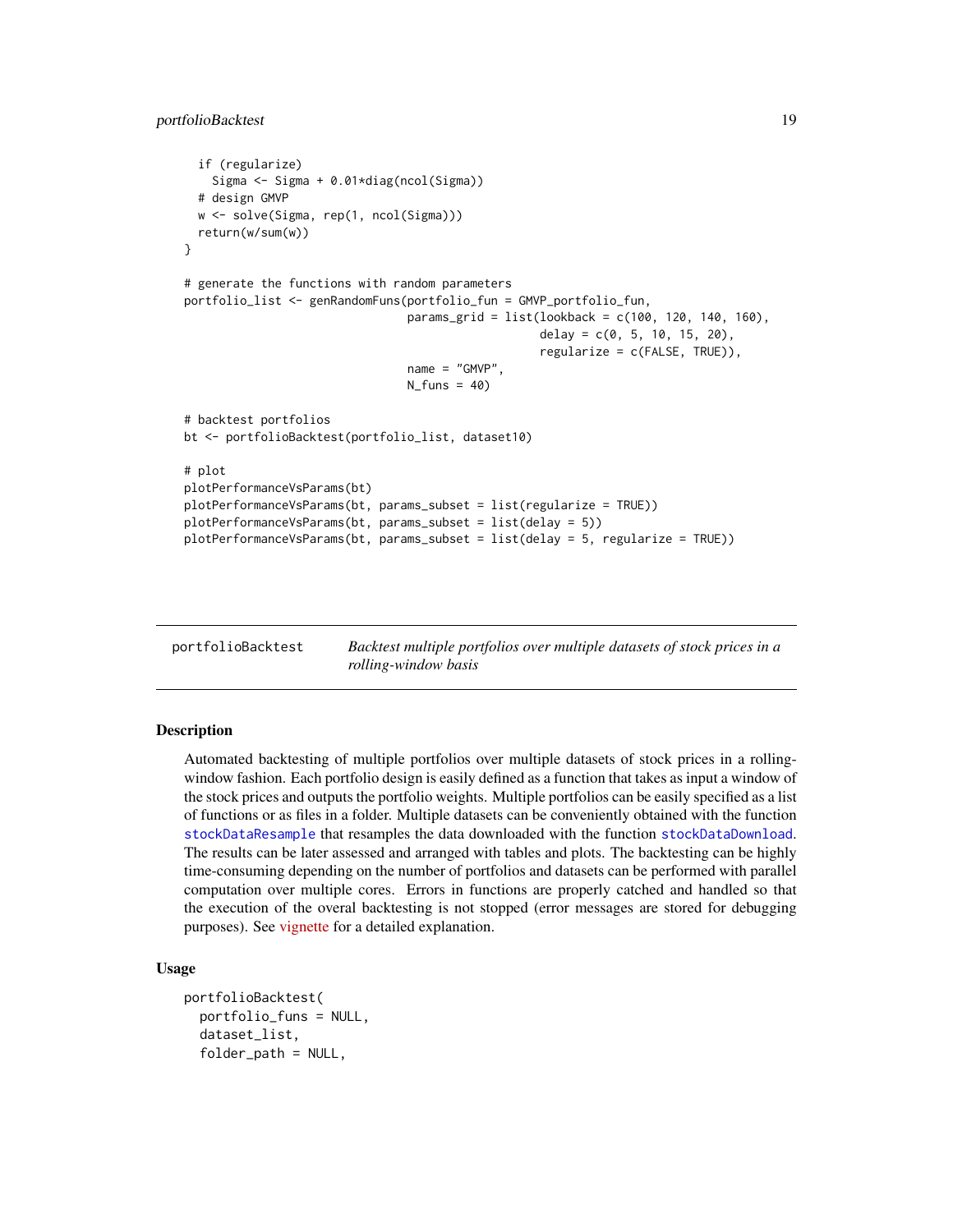```
price_name = "adjusted",
paral_portfolios = 1,
paral_datasets = 1,
show_progress_bar = FALSE,
benchmark = NULL,
shortselling = TRUE,
leverage = Inf,T_rolling_window = 252,
optimize_every = 20,
rebalance_every = 1,
execution = c("same day", "next day"),
cost = list(buy = 0, sell = 0, short = 0, long\_leverage = 0),cpu_time_limit = Inf,
return_portfolio = TRUE,
return_returns = TRUE
```
#### Arguments

 $\mathcal{L}$ 

|                   | portfolio_funs List of functions (can also be a single function), each of them taking as input a<br>dataset containing a list of xts objects (following the format of each element of<br>the argument dataset_list) properly windowed (following the rolling-window<br>approach) and returning the portfolio as a vector of normalized weights. See<br>vignette for details. |
|-------------------|------------------------------------------------------------------------------------------------------------------------------------------------------------------------------------------------------------------------------------------------------------------------------------------------------------------------------------------------------------------------------|
| dataset_list      | List of datasets, each containing a list of xts objects, as generated by the func-<br>tion stockDataResample.                                                                                                                                                                                                                                                                |
| folder_path       | If portfolio_funs is not defined, this should contain the path to a folder con-<br>taining the portfolio functions saved in files. See vignette for details.                                                                                                                                                                                                                 |
| price_name        | Name of the xts column in each dataset that contains the prices to be used in<br>the portfolio return computation (default is "adjusted").                                                                                                                                                                                                                                   |
| paral_portfolios  |                                                                                                                                                                                                                                                                                                                                                                              |
|                   | Interger indicating number of portfolios to be evaluated in parallel (default is 1).                                                                                                                                                                                                                                                                                         |
|                   | paral_datasets Interger indicating number of datasets to be evaluated in parallel (default is 1).                                                                                                                                                                                                                                                                            |
| show_progress_bar |                                                                                                                                                                                                                                                                                                                                                                              |
|                   | Logical value indicating whether to show progress bar (default is FALSE).                                                                                                                                                                                                                                                                                                    |
| benchmark         | String vector indicating the benchmark portfolios to be incorporated, currently<br>supports:                                                                                                                                                                                                                                                                                 |
|                   | • uniform - the uniform portfolio, $w = [1/N, , 1/N]$ with N be number of<br>stocks                                                                                                                                                                                                                                                                                          |
|                   | • IVP - the inverse-volatility portfolio, with weights be inversely proportional<br>the standard deviation of returns.                                                                                                                                                                                                                                                       |
|                   | • index - the market index, requires an xts named 'index' in the datasets.                                                                                                                                                                                                                                                                                                   |
| shortselling      | Logical value indicating whether shortselling is allowed or not (default is TRUE,<br>so no control for shorselling in the backtesting).                                                                                                                                                                                                                                      |
| leverage          | Amount of leverage as in $  w  _1 \leq$ <i>leverage</i> (default is Inf, so no control for<br>leverage in the backtesting).                                                                                                                                                                                                                                                  |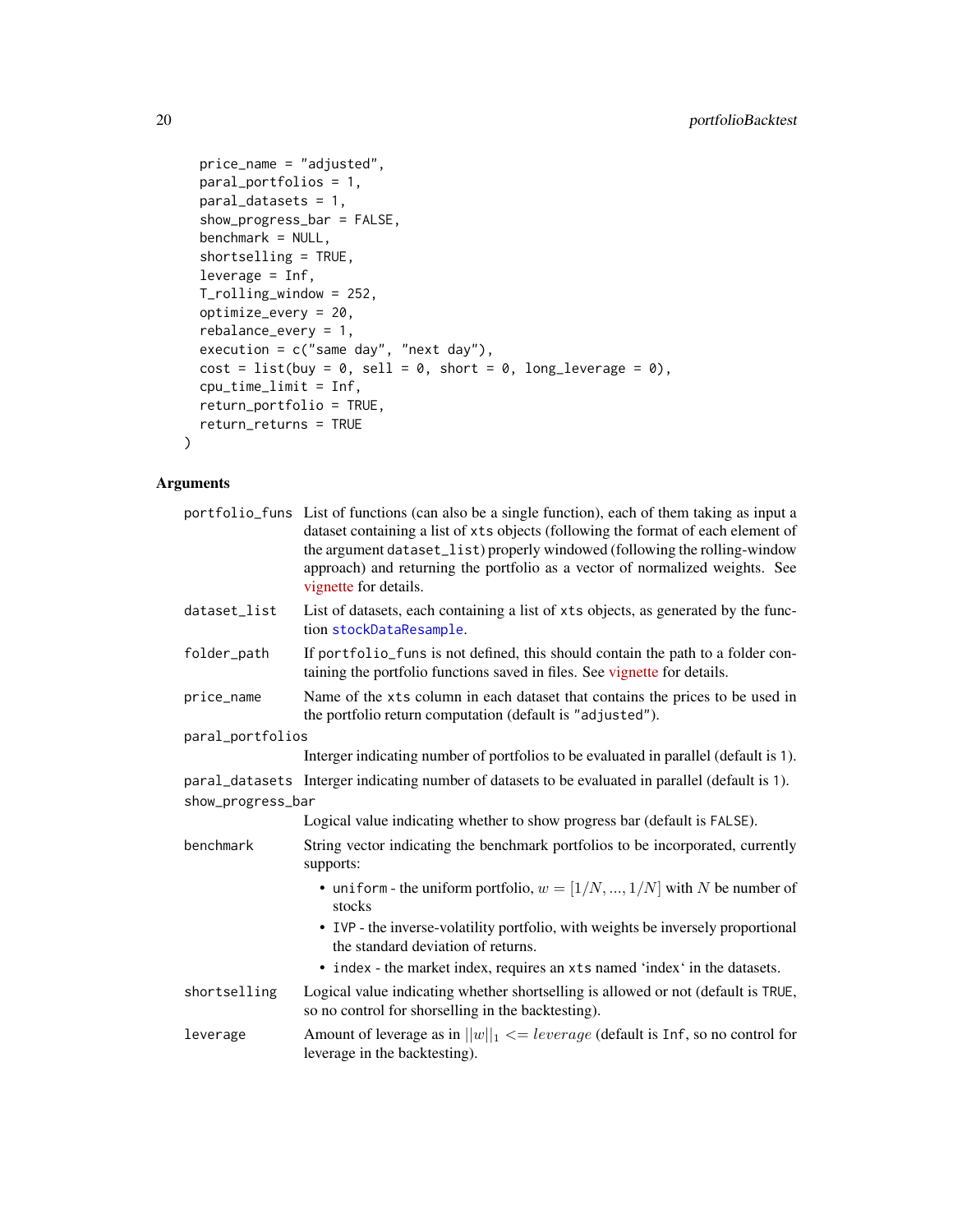<span id="page-20-0"></span>

| T_rolling_window |                                                                                                                                                                                                                                                                                                                                                                                                                                                                                                                                                                                           |
|------------------|-------------------------------------------------------------------------------------------------------------------------------------------------------------------------------------------------------------------------------------------------------------------------------------------------------------------------------------------------------------------------------------------------------------------------------------------------------------------------------------------------------------------------------------------------------------------------------------------|
|                  | Length of the lookback rolling window (default is 252).                                                                                                                                                                                                                                                                                                                                                                                                                                                                                                                                   |
|                  | optimize_every How often the portfolio is to be optimized (default is 20).                                                                                                                                                                                                                                                                                                                                                                                                                                                                                                                |
| rebalance_every  |                                                                                                                                                                                                                                                                                                                                                                                                                                                                                                                                                                                           |
|                  | How often the portfolio is to be rebalanced (default is 1).                                                                                                                                                                                                                                                                                                                                                                                                                                                                                                                               |
| execution        | String that can be either "same day" (default) or "next day". At the rebalancing<br>period t, the portfolio has used information up to (and including) period t. Same<br>day execution means one can get into the position at that period t, whereas the<br>next day execution means that one can only get into the position the following<br>day.                                                                                                                                                                                                                                        |
| cost             | List containing four different types of transaction costs (common for all as-<br>sets) for buying, selling, shorting, and long leveraging. The default is cost =<br>$list(buy = 0e-4, sell = 0e-4, short = 0e-4, long\_leverage = 0e-4)$ . If some<br>elements are not specified then they will be automatically set to zero.                                                                                                                                                                                                                                                             |
|                  | cpu_time_limit Time limit for executing each portfolio function over a single data set (default is<br>Inf, so no time limit).                                                                                                                                                                                                                                                                                                                                                                                                                                                             |
| return_portfolio |                                                                                                                                                                                                                                                                                                                                                                                                                                                                                                                                                                                           |
|                  | Logical value indicating whether to return the portfolios (default is TRUE). Two<br>portfolios are returned: w_designed is the designed portfolio at each given<br>rebalancing period (using all the information up to and including that period,<br>which can be executed either on the same day or the following day) and w_bop<br>is the "beginning-of-period" portfolio (i.e., at each period it contains the weights<br>held in the market in the previous period so that the portfolio return at that period<br>is just the product of the asset returns and w_bop at that period.) |
|                  | return_returns Logical value indicating whether to return the portfolio returns (default is TRUE).<br>Two series are returned: return with the portfolio returns and wealth with the<br>portfolio wealth (aka cumulative P&L).                                                                                                                                                                                                                                                                                                                                                            |

## Value

List with the portfolio backtest results, see [vignette-result-format](https://CRAN.R-project.org/package=portfolioBacktest/vignettes/PortfolioBacktest.html#result-format) for details. It can be accessed directly, but we highly recommend the use of the package specific functions to extract any required information, namely, [backtestSelector](#page-10-1), [backtestTable](#page-13-1), [backtestBoxPlot](#page-3-1), [backtestLeaderboard](#page-9-1), [backtestSummary](#page-12-1), [summaryTable](#page-25-1), [summaryBarPlot](#page-24-1).

## Author(s)

Daniel P. Palomar and Rui Zhou

## See Also

[stockDataDownload](#page-22-1), [stockDataResample](#page-23-1), [backtestSelector](#page-10-1), [backtestTable](#page-13-1), [backtestBoxPlot](#page-3-1), [backtestLeaderboard](#page-9-1), [backtestSummary](#page-12-1), [summaryTable](#page-25-1), [summaryBarPlot](#page-24-1).

## Examples

library(portfolioBacktest)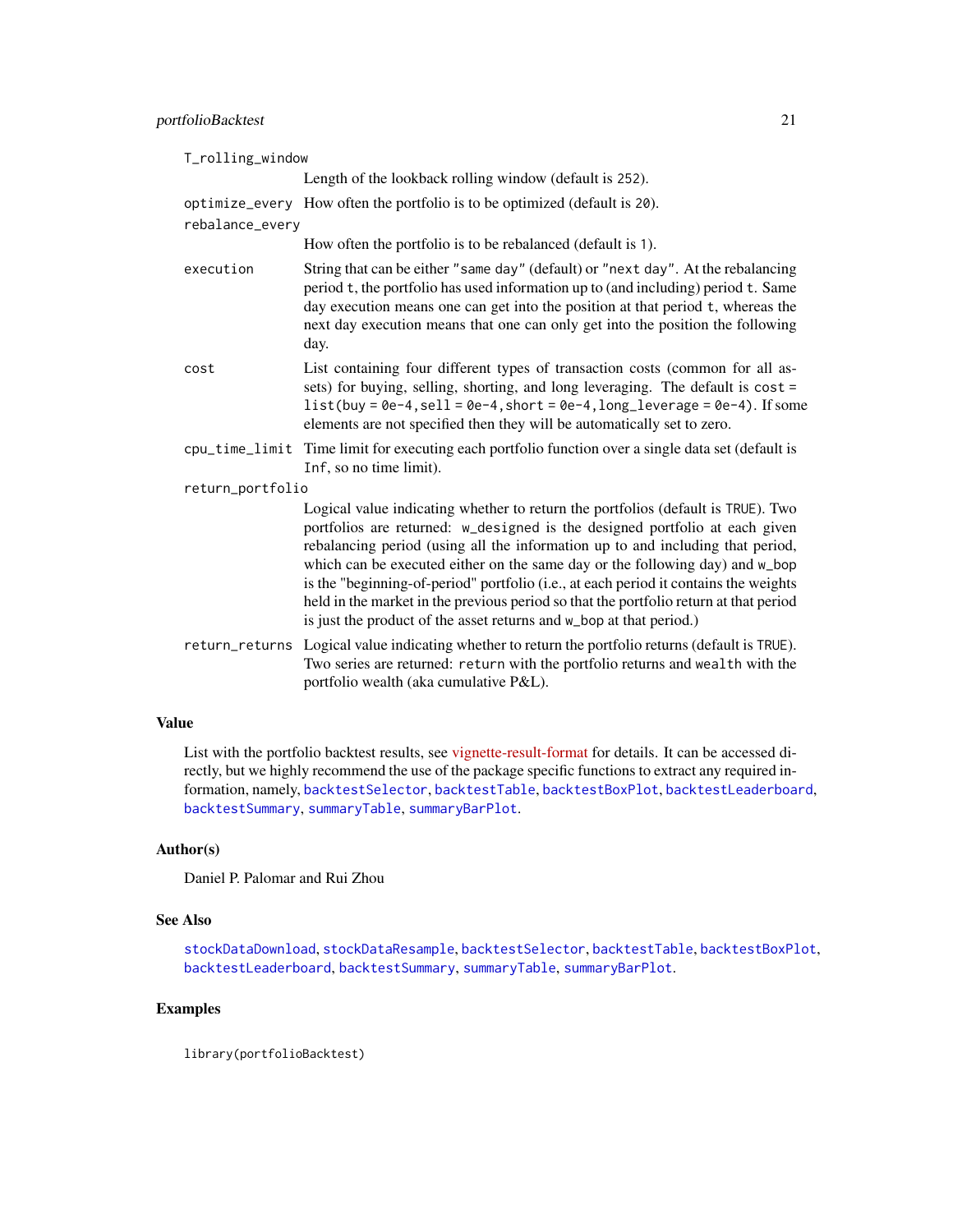```
data(dataset10) # load dataset
# define your own portfolio function
uniform_portfolio <- function(dataset) {
  N <- ncol(dataset$adjusted)
  return(rep(1/N, N))
}
# do backtest
bt <- portfolioBacktest(list("Uniform" = uniform_portfolio), dataset10)
# check your result
names(bt)
backtestSelector(bt, portfolio_name = "Uniform", measures = c("Sharpe ratio", "max drawdown"))
backtestTable(bt, measures = c("Sharpe ratio", "max drawdown"))
bt_summary <- backtestSummary(bt)
summaryTable(bt_summary)
```
<span id="page-21-1"></span>SP500\_symbols *Stock symbols of the S&P 500 constituents*

## Description

Stock symbols of the S&P 500 constituents

## Usage

data(SP500\_symbols)

## Format

String vector of stock symbols of the S&P 500 constituents. The market index symbol is concluded as the attribute "index\_symbol".

## Source

[Yahoo! Finance](https://finance.yahoo.com)

<span id="page-21-0"></span>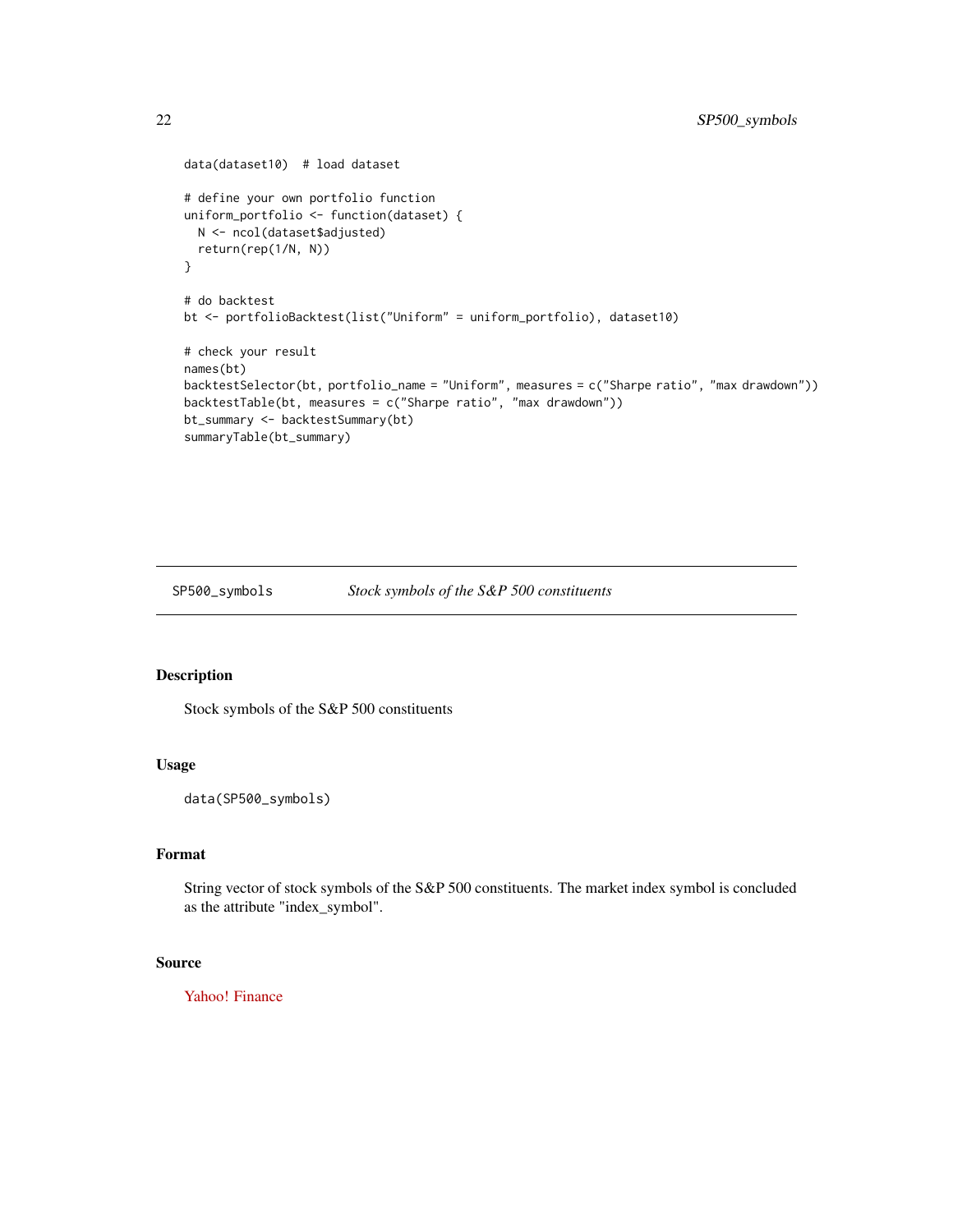<span id="page-22-1"></span><span id="page-22-0"></span>stockDataDownload *Download stock data from the Internet*

#### Description

This function is basically a robust wrapper for [quantmod:getSymbols](#page-0-0) to download stock data from the internet. It will return 6 xts objects of the same dimensions named 'open', 'high', 'low', 'close', 'volume', 'adjusted' and 'index'. Additionally, it can return an xts object with an index. If the download for some stock fails after a few attempts they will be ignored and reported. Also, stocks with missing values can be optionally removed.

#### Usage

```
stockDataDownload(
  stock_symbols,
  index_symbol = NULL,
  from,
  to,
  rm_stocks_with_na = TRUE,
  local_file_path = getwd(),...
)
```
#### Arguments

| stock_symbols     | String vector containing the symbols of the stocks to be downloaded. User can<br>pass the market index symbol as its attribute 'index_symbol" (only considered<br>when argument 'index_symbol' is not passed).                                                                              |
|-------------------|---------------------------------------------------------------------------------------------------------------------------------------------------------------------------------------------------------------------------------------------------------------------------------------------|
| index_symbol      | String of the market index symbol.                                                                                                                                                                                                                                                          |
| from              | String as the starting date, e.g., "2017-08-17".                                                                                                                                                                                                                                            |
| to                | String as the ending date (not included), e.g., "2017-09-17".                                                                                                                                                                                                                               |
| rm_stocks_with_na |                                                                                                                                                                                                                                                                                             |
|                   | Logical value indicating whether to remove stocks with missing values (ignoring<br>leading missing values). Default is TRUE.                                                                                                                                                                |
| local_file_path   |                                                                                                                                                                                                                                                                                             |
|                   | Path where the stock data will be saved after the first time is downloaded, so that<br>in future retrievals it will be locally loaded (if the same arguments are used).<br>Default is getwd(). If local caching is not desired, it can be deactivated by<br>setting local_file_path = NULL. |
| $\cdots$          | Additional arguments to be passed to quantmod: getSymbols.                                                                                                                                                                                                                                  |

#### Value

List of 7 xts objects named 'open', 'high', 'low', 'close', 'volume', 'adjusted' and 'index'. Note that 'index' will only be returned when correct index symbols is passed.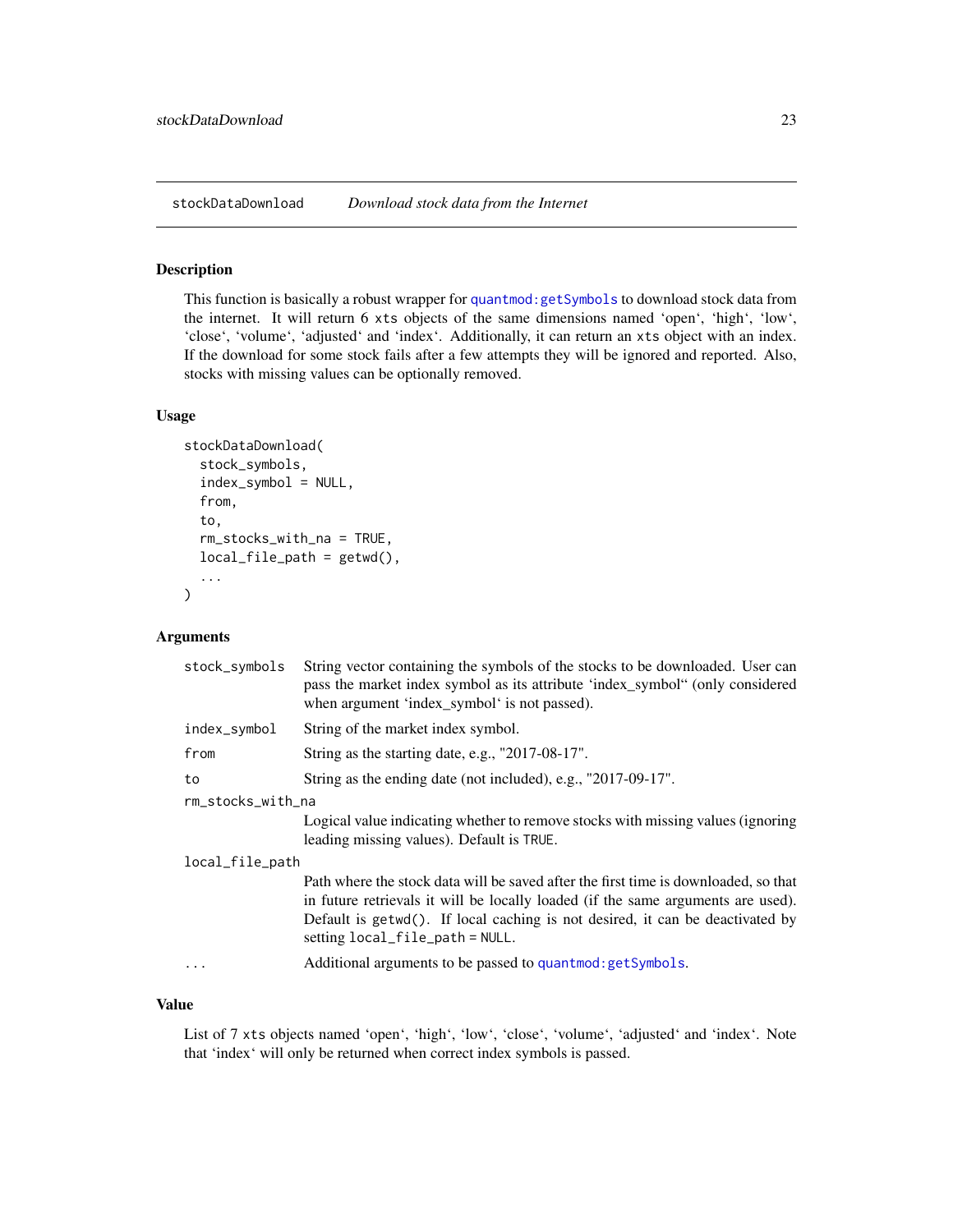#### Author(s)

Rui Zhou and Daniel P. Palomar

#### See Also

[stockDataResample](#page-23-1)

## Examples

```
## Not run:
library(portfolioBacktest)
data(SP500_symbols)
```

```
# download data from internet
SP500_data <- stockDataDownload(stock_symbols = SP500_symbols,
                                from = "2009-01-01", to = "2009-12-31")
```
## End(Not run)

<span id="page-23-1"></span>stockDataResample *Generate random resamples from stock data*

#### Description

This function resamples the stock data downloaded by [stockDataDownload](#page-22-1) to obtain many datasets for a subsequent backtesting with [portfolioBacktest](#page-18-1). Given the original data, each resample is obtained by randomly choosing a subset of the stock names and randomly choosing a time period over the available long period.

## Usage

```
stockDataResample(
 X,
 N_sample = 50,
 T_ssample = 2 * 252,
 num_datasets = 10,
  rm_stocks_with_na = TRUE
)
```
## Arguments

| X.                | List of xts objects matching the structure returned by the function stockDataDownload. |
|-------------------|----------------------------------------------------------------------------------------|
| N_sample          | Number of stocks in each resample.                                                     |
| $T$ _sample       | Length of each resample (consecutive samples with a random initial time).              |
| num_datasets      | Number of resampled datasets (chosen randomly among the stock universe).               |
| rm_stocks_with_na |                                                                                        |
|                   | Logical value indicating whether to remove stocks with missing values (ignoring        |
|                   | leading missing values). Default is TRUE.                                              |

<span id="page-23-0"></span>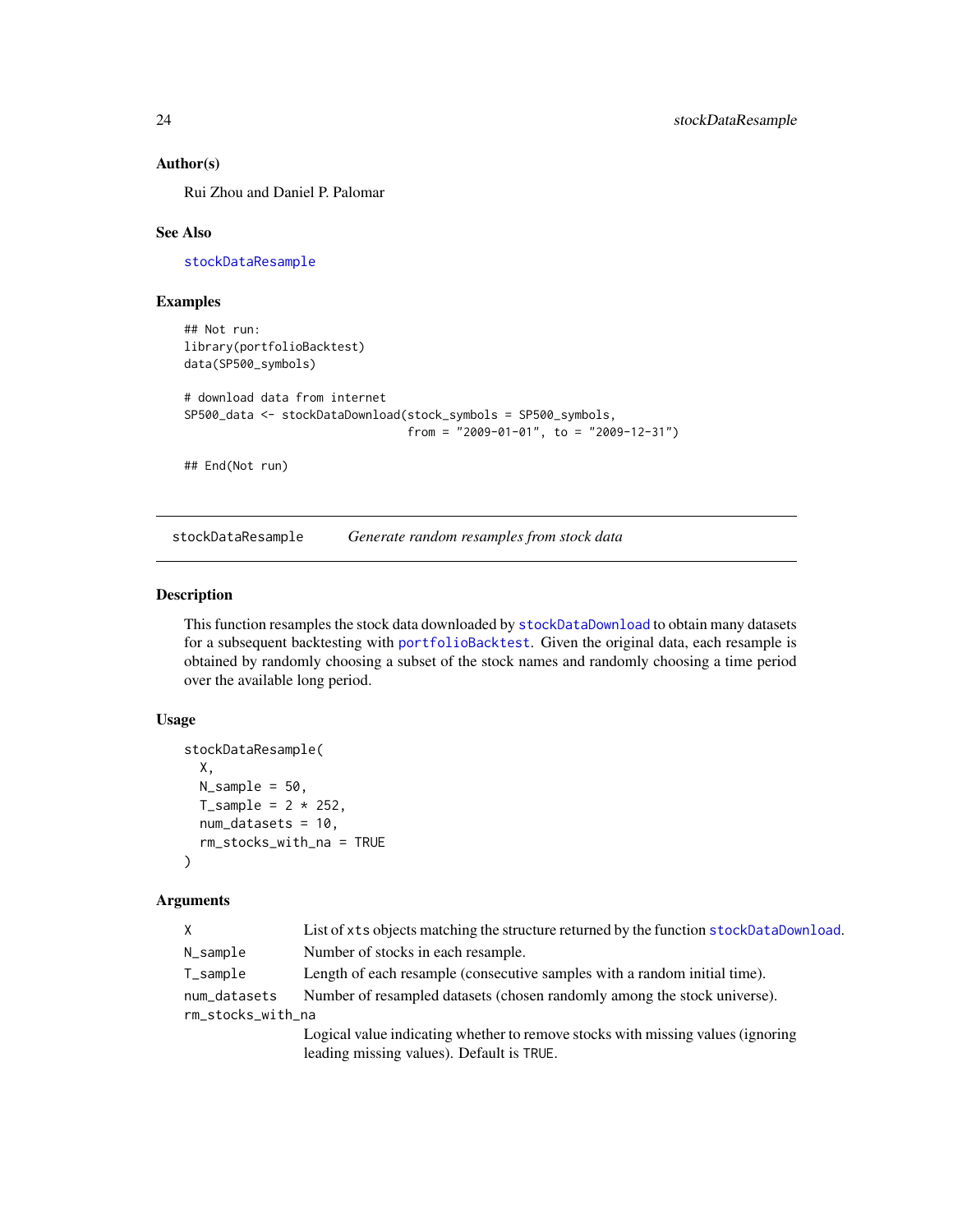```
summaryBarPlot 25
```
## Value

List of datasets resampled from X.

#### Author(s)

Rui Zhou and Daniel P. Palomar

## See Also

[stockDataDownload](#page-22-1), [portfolioBacktest](#page-18-1)

## Examples

```
## Not run:
library(portfolioBacktest)
data(SP500_symbols)
# download data from internet
SP500_data <- stockDataDownload(stock_symbols = SP500_symbols,
                                from = "2009-01-01", to = "2009-12-31")
# generate 20 resamples from data, each with 10 stocks and one quarter continuous data
my_dataset_list <- stockDataResample(SP500_data, N = 10, T = 252/4, num_datasets = 20)
```
## End(Not run)

<span id="page-24-1"></span>summaryBarPlot *Create barplot from backtest summary*

#### Description

After performing a backtest with [portfolioBacktest](#page-18-1) and obtaining a summary of the performance measures with [backtestSummary](#page-12-1), this function creates a barplot from the summary. By default the plot is based on the package ggplot2, but the user can also specify a simple base plot.

## Usage

```
summaryBarPlot(bt_summary, measures = NULL, type = c("ggplot2", "simple"), ...)
```
#### Arguments

| bt_summary | Backtest summary as obtained from the function backtest Summary.                                                                                                                              |
|------------|-----------------------------------------------------------------------------------------------------------------------------------------------------------------------------------------------|
| measures   | String vector to select performane measures (default is all) from 'Sharpe ratio',<br>'max drawdown', 'annual return', 'annual volatility', 'Sterling ratio', 'Omega<br>ratio', and 'ROT bps'. |
| type       | Type of plot. Valid options: "ggplot2", "simple". Default is "ggplot2".                                                                                                                       |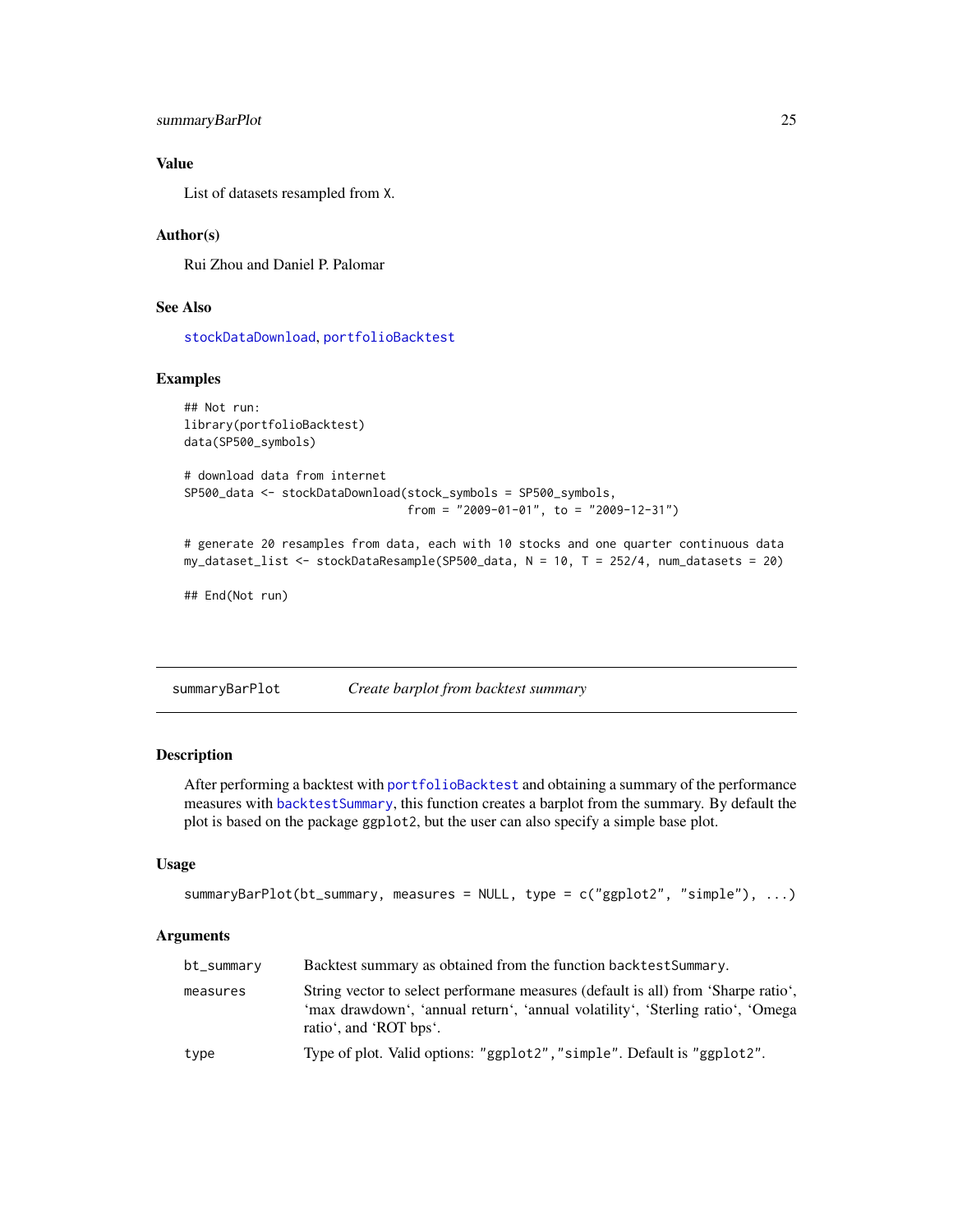## <span id="page-25-0"></span>26 summaryTable 3.20 summaryTable 3.20 summaryTable 3.20 summaryTable 3.20 summaryTable

... Additional parameters (only used for plot type = "simple"); for example: mar for margins as in par(), inset for the legend inset as in legend(), legend\_loc for the legend location as in legend().

#### Author(s)

Daniel P. Palomar and Rui Zhou

## See Also

[summaryTable](#page-25-1), [backtestBoxPlot](#page-3-1), [backtestChartCumReturns](#page-5-1), [backtestChartDrawdown](#page-6-1), [backtestChartStackedBar](#page-7-1)

#### Examples

```
library(portfolioBacktest)
data(dataset10) # load dataset
# define your own portfolio function
quintile_portfolio <- function(data) {
 X <- diff(log(data$adjusted))[-1]
 N \leftarrow \text{ncol}(X)ranking <- sort(colMeans(X), decreasing = TRUE, index.return = TRUE)$ix
 w \leftarrow rep(0, N)w[ranking[1:round(N/5)]] <- 1/round(N/5)
 return(w)
}
# do backtest
bt <- portfolioBacktest(list("Quintile" = quintile_portfolio), dataset10,
                        benchmark = c("uniform", "index"))
# now we can obtain the table
bt_summary_median <- backtestSummary(bt)
summaryBarPlot(bt_summary_median, measures = c("max drawdown", "annual volatility"))
summaryBarPlot(bt_summary_median, measures = c("max drawdown", "annual volatility"),
               type = "simple")
```
<span id="page-25-1"></span>summaryTable *Create table from backtest summary*

#### Description

After performing a backtest with [portfolioBacktest](#page-18-1) and obtaining a summary of the performance measures with [backtestSummary](#page-12-1), this function creates a table from the summary. By default the table is a simple matrix, but if the user has installed the package DT or grid. table nicer tables can be generated.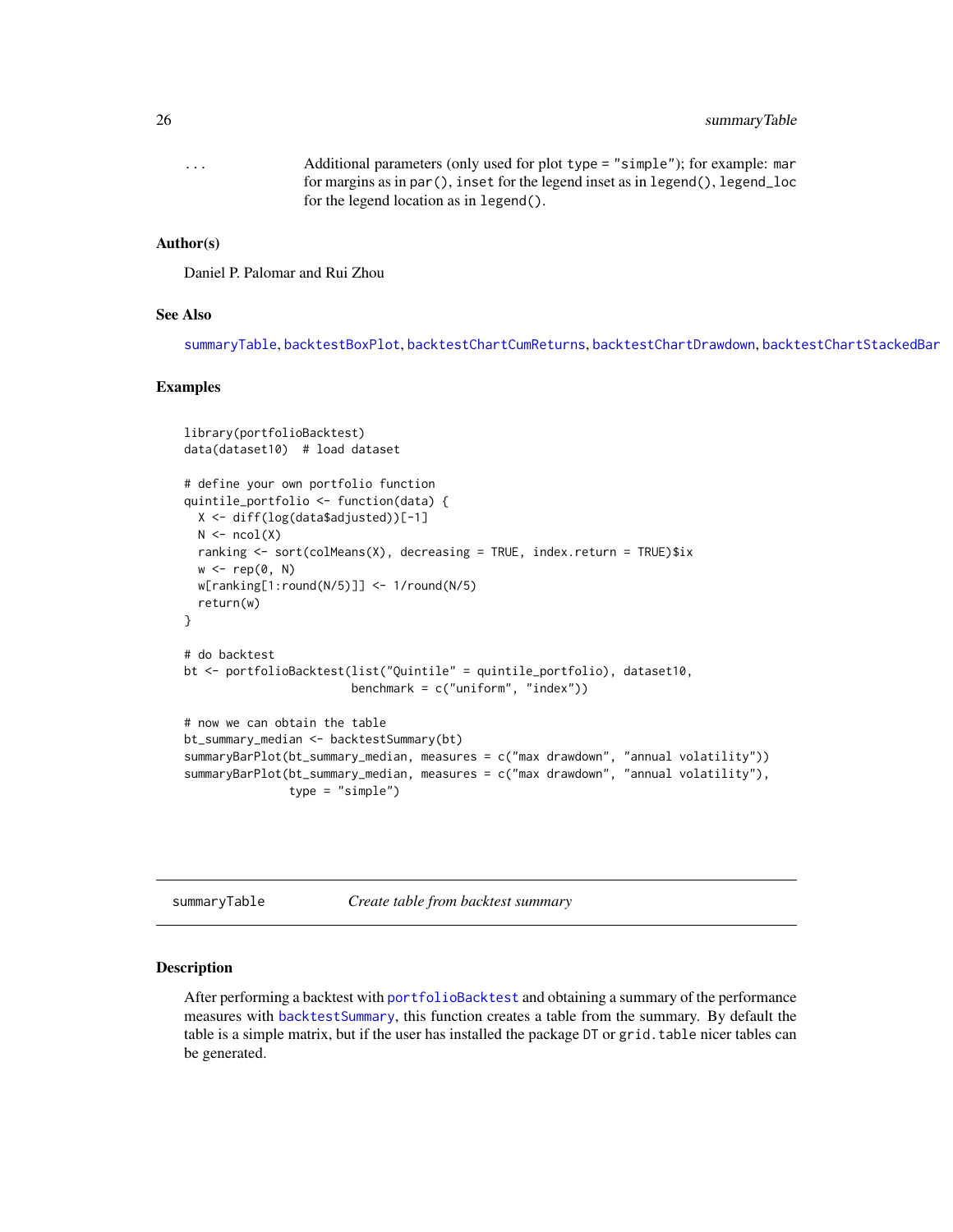## <span id="page-26-0"></span>summaryTable 27

## Usage

```
summaryTable(
 bt_summary,
 measures = NULL,
 type = c("simple", "DT", "grid.table"),
 order_col = NULL,
 order_dir = c("asc", "desc"),
 page_length = 10
\mathcal{L}
```
#### Arguments

| bt_summary  | Backtest summary as obtained from the function backtest Summary.                                                                                                                              |
|-------------|-----------------------------------------------------------------------------------------------------------------------------------------------------------------------------------------------|
| measures    | String vector to select performane measures (default is all) from 'Sharpe ratio',<br>'max drawdown', 'annual return', 'annual volatility', 'Sterling ratio', 'Omega<br>ratio', and 'ROT bps'. |
| type        | Type of table. Valid options: "simple", "DT", "grid. table". Default is "simple"<br>and generates a simple matrix (with the other choices the corresponding package<br>must be installed).    |
| order_col   | Column number or column name of the performance measure to be used to sort<br>the rows (only used for table type = $"DT"$ ). By default the last column will be<br>used.                      |
| order_dir   | Direction to be used to sort the rows (only used for table type = "DT"). Valid<br>options: "asc", "desc". Default is "asc".                                                                   |
| page_length | Page length for the table (only used for table type $=$ "DT"). Default is 10.                                                                                                                 |
|             |                                                                                                                                                                                               |

## Author(s)

Daniel P. Palomar and Rui Zhou

## See Also

[summaryBarPlot](#page-24-1)

```
library(portfolioBacktest)
data(dataset10) # load dataset
# define your own portfolio function
quintile_portfolio <- function(data) {
  X <- diff(log(data$adjusted))[-1]
  N \leftarrow \text{ncol}(X)ranking <- sort(colMeans(X), decreasing = TRUE, index.return = TRUE)$ix
  w < -\text{rep}(\emptyset, N)w[ranking[1:round(N/5)]] <- 1/round(N/5)
  return(w)
```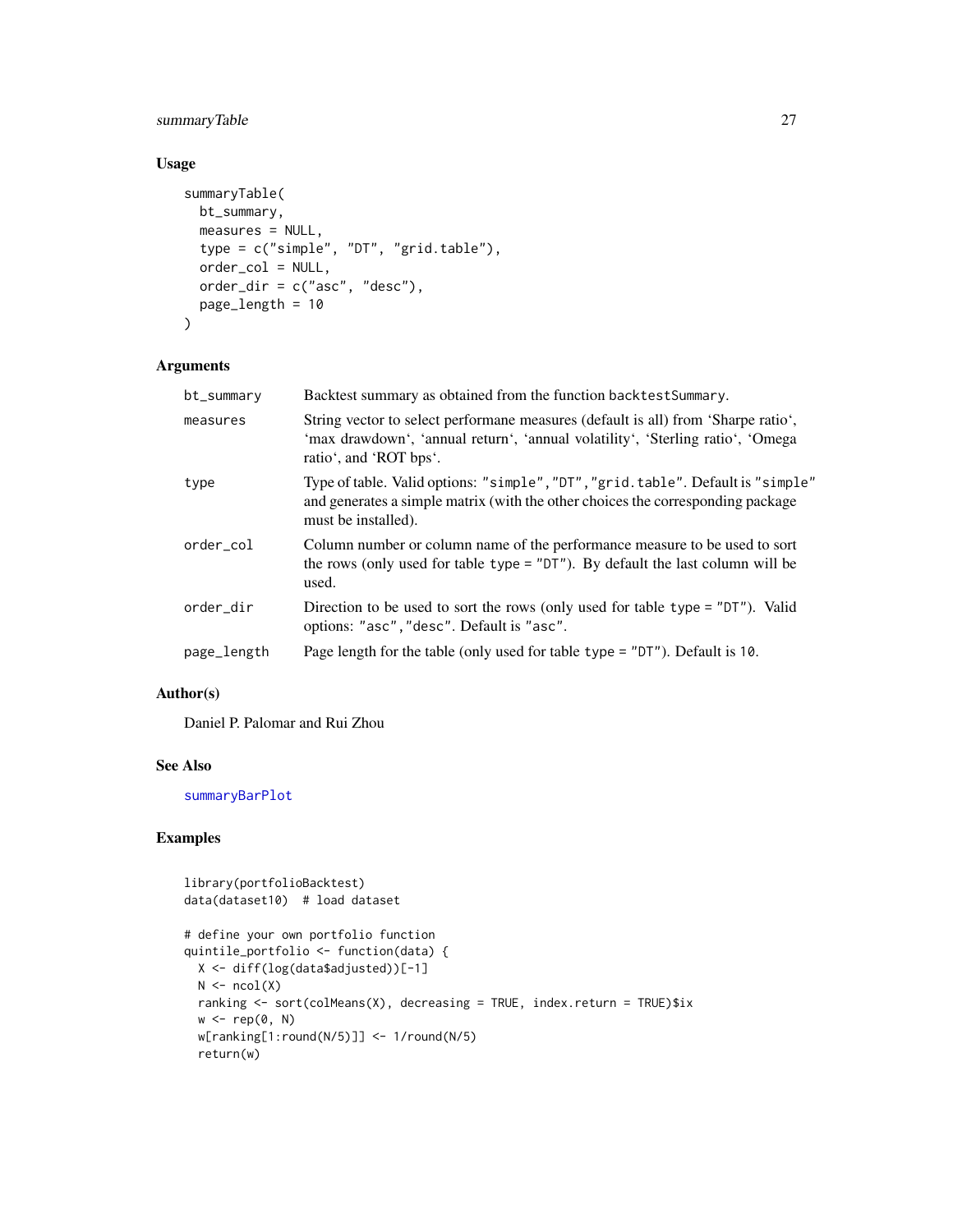```
}
# do backtest
bt <- portfolioBacktest(list("Quintile" = quintile_portfolio),
                        dataset10,
                        benchmark = c("uniform", "index")# now we can obtain the table
bt_summary_median <- backtestSummary(bt)
summaryTable(bt_summary_median, measures = c("max drawdown", "annual volatility"))
summaryTable(bt_summary_median, measures = c("max drawdown", "annual volatility"), type = "DT")
```